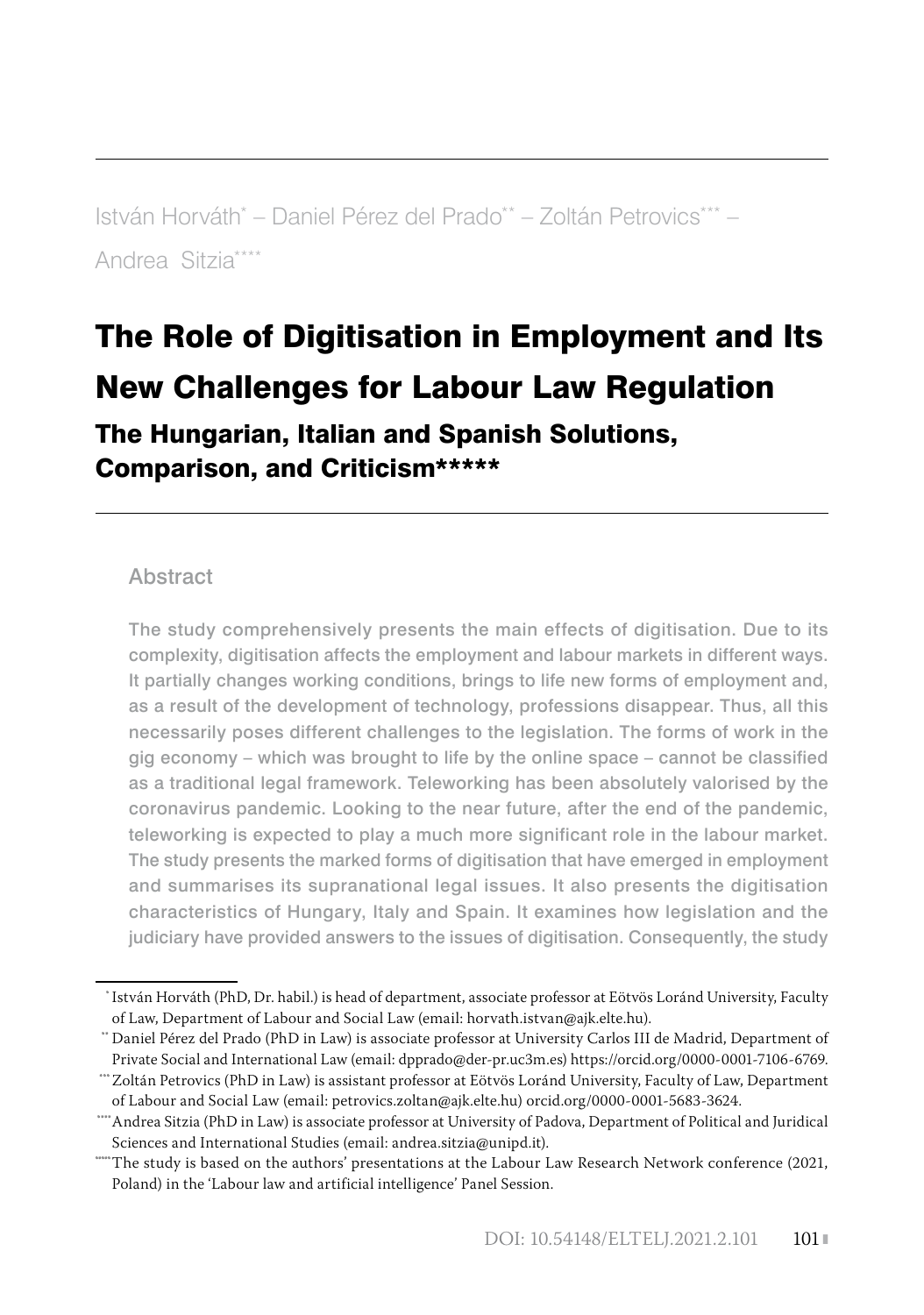analyses three main trends: the impact of digitalisation in general, telework, and the gig economy, with special regard to the categorisation of workers (employees, selfemployed and possible third categories in between). The study argues that the concept of 'employment relationship' has to be interpreted in a much broader way; general guarantees must be valid for all forms of work performed by people in economic dependence and in a state of economic weakness.

Keywords: digitisation, telework, crowdwork, application-based work, automation, robotics, classification of employment

# I Overall Context: Manifestations of Digitisation in Labour **Matters**

'*Digitisation* is the process of converting information from a physical format into a digital one.'1 Digitisation is not just about using digital devices. This is even more complex, with a change in mindset behind it. We achieve new results with new tools and new procedures.

*Digitised information* has become a *strategic resource*, with the network becoming the main organising principle, both in the economy and in society. In the spring of 2020, the *epidemic* also boosted corporate digitisation a lot. This could be perceived during everyday administration or work. More and more processes had to be carried out using digital tools. Experts also say that digitisation could be a big winner of the coronavirus.<sup>2</sup>

According to our assessment, to summarise the impact of digitisation:

*a)* it partially changes the *working conditions* in the *employment relationship* (e.g. widespread use of telework),

*b)* it makes certain jobs redundant due to *automation* and *robotics*, and

*c)* there are forms of *dependent employment*, which do not form part of the employment relationship.

The study focuses on the labour law aspects of the phenomena of digitisation listed above and analyses them at both international and national legal levels. The article presents – among other things – the legislative achievements and the loopholes.

<sup>1</sup> David Burkett, 'Digitisation and Digitalisation: What Means What?' <https://workingmouse.com.au/ innovation/digitisation-digitalisation-digital-transformation/> accessed 10 November 2021.

<sup>2</sup> 'A digitalizáció lehet a koronavírus nagy nyertese a pénzintézeteknél' [Digitization could be the big winner of the coronavirus in financial institutions] Portfolio. <https://www.portfolio.hu/bank/20200506/a-digitalizaciolehet-a-koronavirus-nagy-nyertese-a-penzintezeteknel-430266#> accessed 10 August 2021.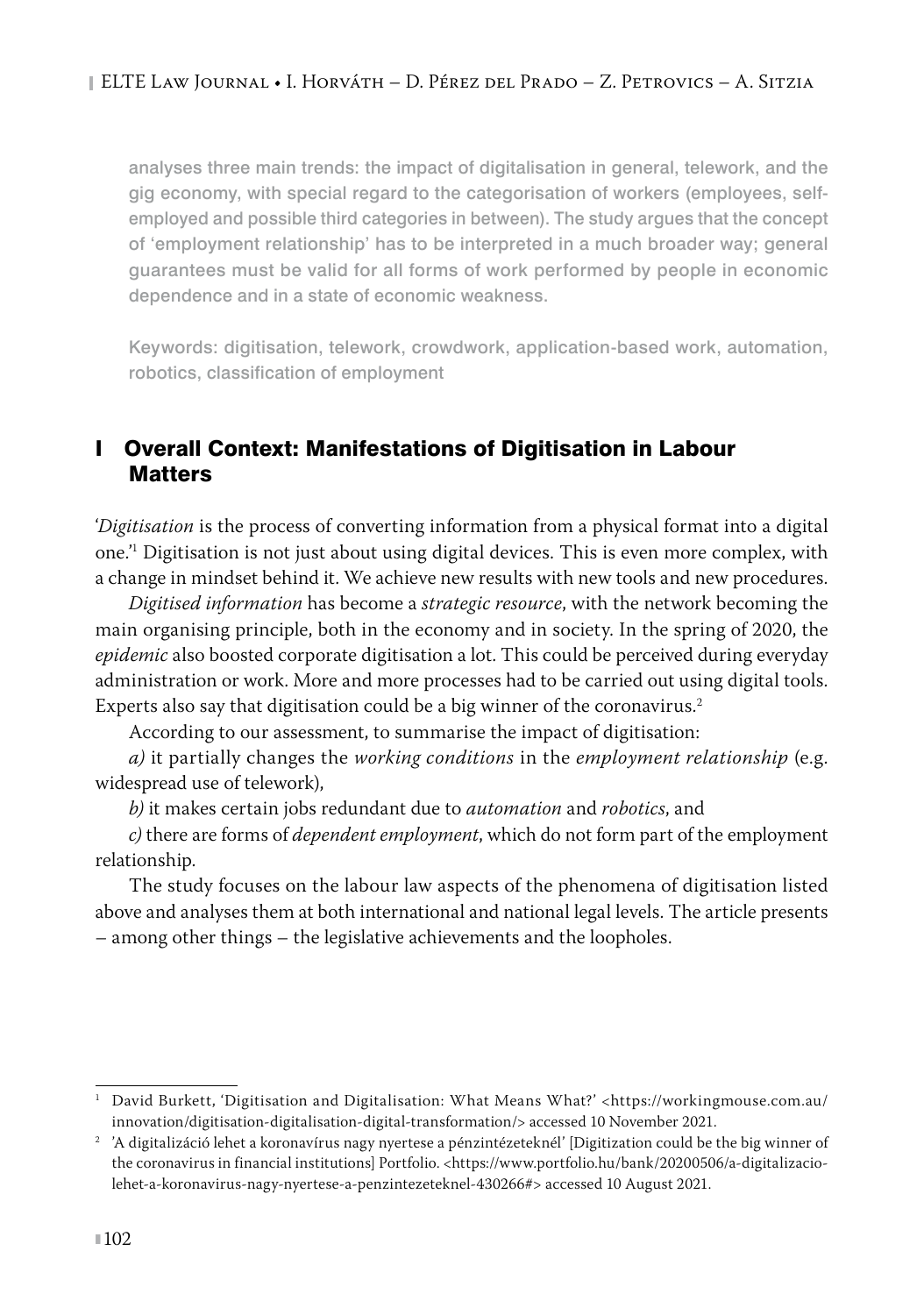# 1 Forms and Conditions of Employment

The European economy, in addition to well-known problems such as aging, depopulation, migration and the declining number of newly established, dynamic businesses are increasingly exposed to the adverse effects of digitisation, automation and robotisation on employment. Previously, employment problems accompanying the introduction of new technologies were temporary, short-term adaptation difficulties. However, after the turn of the millennium, with the spread of digitisation, we can witness again – in general terms – the so-called resurrection of views representing *automation anxiety*. According to some literature, this is a comprehensive transformation which may affect all occupations to a greater or lesser extent, depending on the content of the task.<sup>3</sup>

Volumes could be written about the employment consequences of digitisation. The study – subject to the nature of such a publication – summarises the forms of digitisation to which at least one of the 'country reports' or parts of international law (Supranational Context) is linked.

#### *a)* The impact of telecommunications – changes over three generations

We are witnessing and participating in the rapid expansion and interconnection of *computing* and *telecommunications*. In the case of an employment relationship – if the work tool is only a computer – a work organisation solution offers an alternative: the *traditional workplace* (e.g. the company office) or *teleworking*. Or a hybrid version of the two: the home office. These work organisation methods quickly became popular. On the one hand, they are favourable for employers. The basic premise is that if the parties can *reduce costs* by choosing the type of contract, it is the normal and rational behaviour of labour market actors to orient themselves towards the cheapest type of contract. This aspect is perhaps the most obvious in the case of telework.4 On the other hand, those who are otherwise unable to find employment due to a *health problem* may have access to employment.

There are *three generations of telework*. The first is its appearance in the 1970s. The place of work is *separated from the employer's area of operation* but is still fixed for work due to the limitations of the available IT technology.

The second generation is the era of the *mobile office*. IT devices spread rapidly, a technological feature of the era: new devices (mobile phones, tablets, laptops) made it possible to work without being tied to a place. However, communication technology can still be separated from information storage. The storage of information is tied to the

<sup>3</sup> Erik Brynjolfsson, Andrew McAffe, *The Second Machine Age. Work, Progress, and Prosperity in a Time of Brilliant Technologies* (W.W. Norton & Company 2016, New York, London) 8.

<sup>4</sup> Gyulavári Tamás, *A szürke állomány. A gazdaságilag függő munkavégzés a munkaviszony és az önfoglalkoztatás határán [The grey matter. Economically dependent work on the border of employment and self-employment]*  (Pázmány Press 2014, Budapest) 110.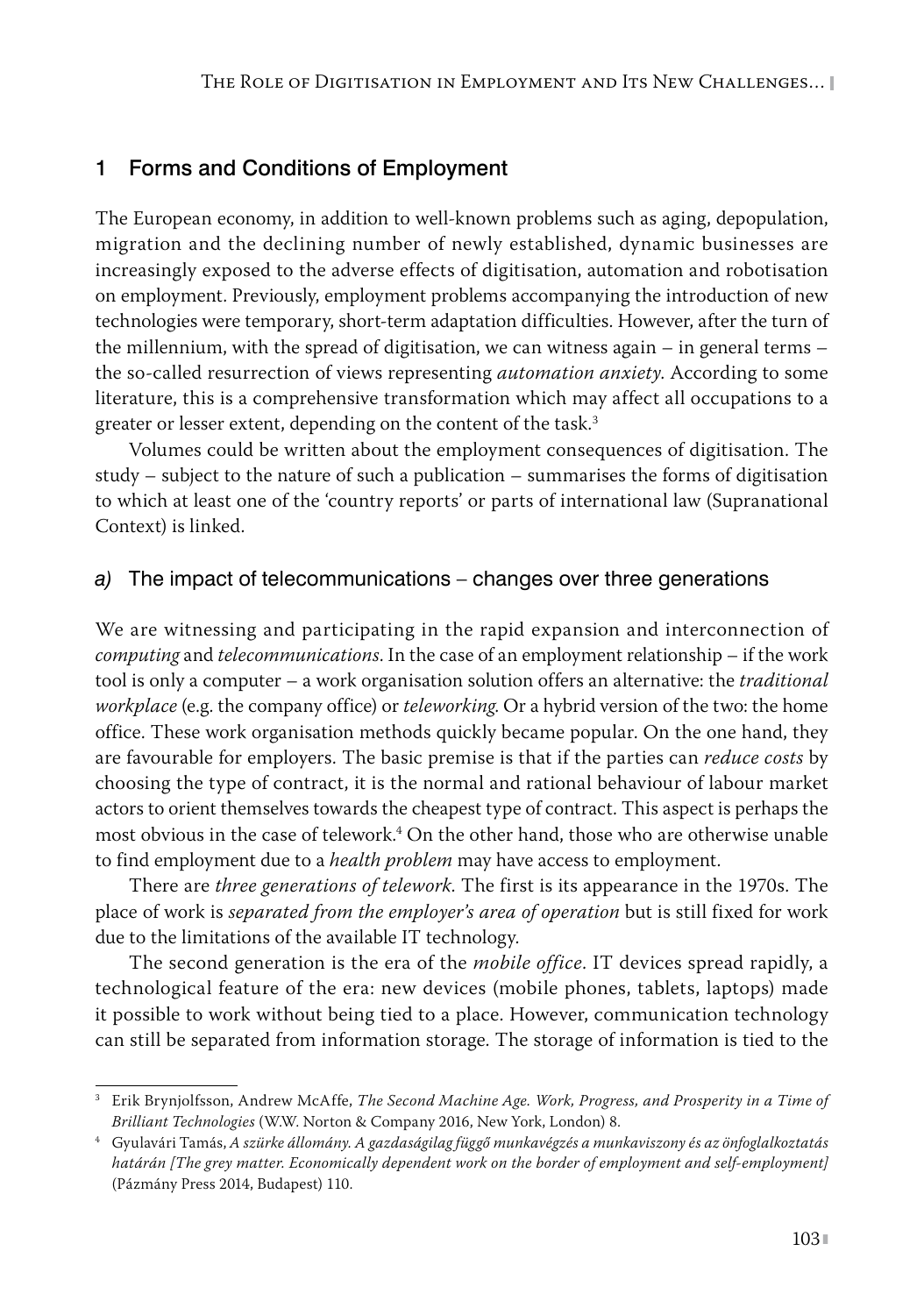device carrying it; there is no permanent connection between the device for work and the employer's information storage system. Telework is so widespread that the social partners in the EU consider it necessary to regulate. The *European Telework Framework Agreement* (abbreviated ETFA) is concluded (signed and entered into force 16 July 2002).

The third generation is the *virtual office*, which is technologically linked to the permanent networking of the computing device. Mobile Internet allows continuous connectivity, resulting in 'cloud-based' data storage for real-time access to data. The work can be done from anywhere and anytime; the results of the work are available to the employer without delay. A virtual office means that the workplace in practice becomes virtual.<sup>5</sup>

#### *b)* Definition of telework

Although there are several definitions of telework, we use the definition of the ETFA in our paper. According to this, telework is a form of *organising and/or performing work*, using information technology, in the context of an employment contract/relationship, where work, which could also be performed at the employer's premises, is carried out away from those premises on a regular basis. There are *three essential content elements* in the definition that can be used to describe all forms of telework:

- the *regular form* of work organisation,
- *separation* of the place of work from the employer's premises,
- use of *computer equipment* in the course of work.6

#### 2 Impact of Automation and Robotics – Change Working Conditions or Eliminate Jobs?

*Automation* is fundamentally transforming the world economy and the labour market, because almost 49% of work tasks can already be *automated technically*. According to forecasts, automation is projected to transform rather than replace human work. As a first step in automation, the employer usually needs to invest in education about the new technology. This is essential to remain competitive and to ensure a workforce that adapts to change. One example of automation is building automation, the area of providing a comfortable built environment for people and optimising operating expenses (Building

<sup>5</sup> Jon C. Messenger, *Telework in the 21st century: An evolutionary perspective* (The ILO Future of Work series, International Labour Organization 2019, Geneva) 5–8. DOI: 10.4337/9781789903751.00005

<sup>6</sup> Bankó Zoltán, *A távmunka szabályozásának dilemmái, Ünnepi tanulmányok Lőrincz György 70. születésnapja tiszteletére [Dilemmas in the regulation of telework, Festive studies in honor of György Lőrincz's 70th birthday]* (HVG-ORAC 2019, Budapest) 20–23.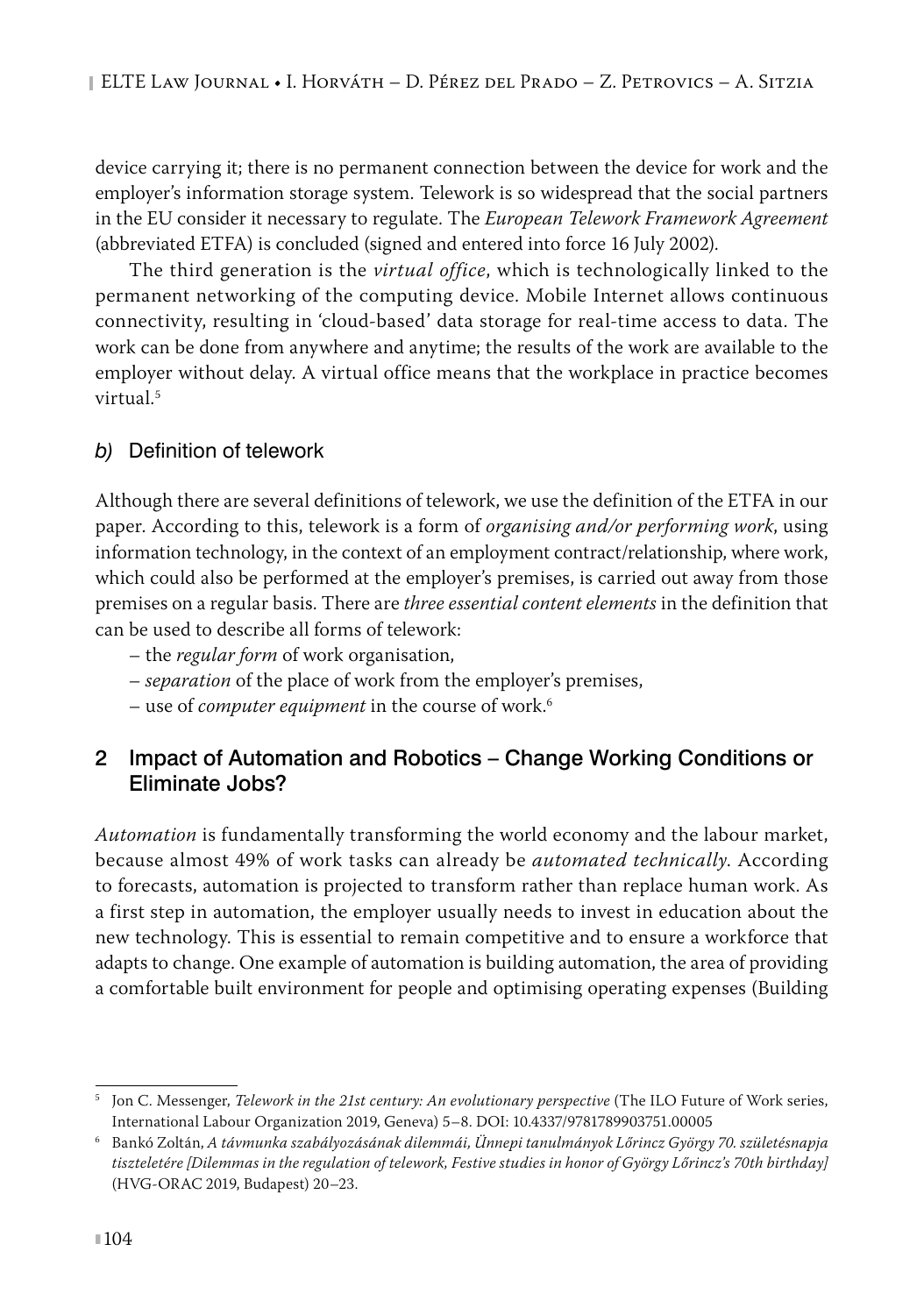Management System – BMS). Their task is to control and automatically control mechanical, safety, fire and flood protection and lighting equipment with digital devices.<sup>7</sup>

Robotics – partly unlike automation, but not necessarily – can *replace human labour*. A good example is *Robotic Process Automation* (RPA). This means implementing standardisable processes with software robots. These *software robots* replace people in *administrative jobs*. As more and more repetitive, monotonous activities are performed by physical robots in the industry, software robots take over such routine tasks in office work. In the United States and Europe, 1.7 million banking jobs were expected to be lost in the 2020s due to the rise of software robots. At the same time, the RPA does not only eliminate but *transforms jobs*. It does not act by terminating the work of 40 out of 100 employees, but by taking over 40% of the tasks of each employee. Undoubtedly, this will ultimately lead to the elimination of jobs, offering individuals the opportunity to take on more creative, more value-added tasks instead of their previously tedious, monotonous tasks.

The RPA is expected to halt or reverse the process by which multinational companies outsource standardisable, administrative work to low-cost countries. Instead, they set up software robots close to the company headquarters. Over the past decade the proportion of *'Taylor workers'* has increased significantly in Central and Eastern Europe countries. These are the jobs that are most easily triggered with machines and robots. Today, it is perhaps even cheaper to carry out these activities in the *low-labour-cost countries* of this region. However, it is a realistic scenario that, with technological advances, they will be taken back to the parent company, where computers or robots will do this work instead of Eastern European workers.8 At the same time, the more developed a country is in terms of digitalisation (e.g. use of broadband technologies, IT skills of employees, e-government), the less exposed it is to similarly drastic changes.<sup>9</sup> According to experts, the spread of RPA solves the problem of advanced economies in having more people exit the labour market than in those societies.<sup>10</sup>

<sup>7</sup> Fine, David, Havas András, Hieronimus, Solveigh, Jánoskúti Levente, Kadocsa András Péter, *Átalakuló munkahelyek: az automatizálás hatása Magyarországon [Transforming jobs: the impact of automation in Hungary].* (McKinsey & Company 2018) 7–8, <https://www.mckinsey.com/~/media/McKinsey/Locations/ Europe%20and%20Middle%20East/Hungary/Our%20Insights/Transforming%20our%20jobs%20 automation%20in%20Hungary/Automation-report-on-Hungary-HU-May24.ashx> accessed 10 August 2021.

<sup>8</sup> Makó Csaba, Illéssy Miklós, Borbély András, 'A digitalizáció és a munkavégzési formák' [Digitalization and types of work] (2018) 179 (1) Magyar Tudomány, 61–68. DOI: 10.1556/2065.179.2018.1.7.

<sup>9</sup> Chrystophe Degryse, 'Digitalisation of the economy and its impact on labour markets' (European Trade Union Institute, ETUI Research Paper, Working Paper, 2016) 18, DOI: 10.2139/ssrn.2730550; About the topic see I. Daugareilh, C. Degryse, P. Pochet (eds), 'The platform economy and social law: Key issues in comparative perspective' (ETUI Working Paper, 2019/10) DOI: 10.2139/ssrn.3432441; A. Piasna, J. Drahokoupil, 'Digital Labour in Central and Eastern Europe: Evidence from the ETUI Internet and Platform Work' (ETUI Working Paper, 2019/12) DOI: 10.2139/ssrn.3500717; Janine Berg, Uma Rani, Marianne Furrer, Ellie Harmon, M. Six Silberman, *Digital Labour Platforms and the Future of Work: Towards Decent Work in the Online World* (Geneva 2018, ILO).

<sup>&</sup>lt;sup>10</sup> 'The impact of RPA ont the Changing Global Labour Market' (2018) <https://www.cigen.com.au/cigenblog/ impact-of-rpa-on-changing-global-labour-market> accessed 10 August 2021.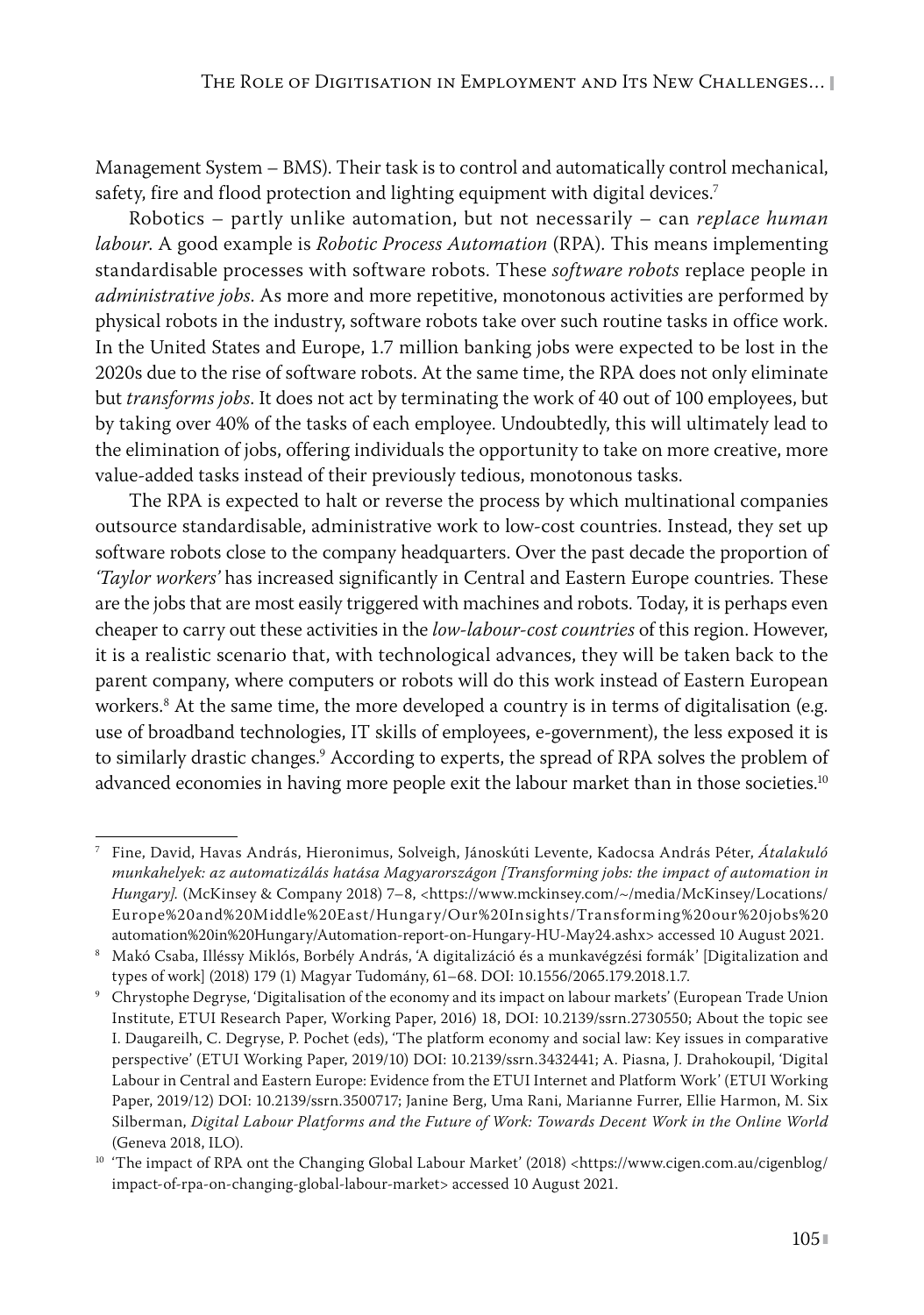During the 2008–2009 global economic crisis, the digital age emerged as a breakthrough point among developed European countries. Based on the *European Working Conditions Survey*, we highlight two key factors for automation. Neither work tasks that require complex *cognitive skills* are suitable for automation, nor those in which employees have a high degree of autonomy. At the end of the cluster analysis, three major groups of workers could be distinguished:

– *creative employees*, who have to use their cognitive skills to a large extent in their work and enjoy a high degree of autonomy,

– *jobs organised according to Taylor principles* represented the other end of the scale, the use of cognitive abilities and autonomy being the least characteristic,

– between the two groups, but closer to the creative workers, there is a group of socalled *constrained problem solvers* who do creative work but have significantly less autonomy in their work. $11$ 

# 3 The Gig Economy

A steady increase experienced in employment segments related to digitisation. In the changed environment, the conditions of classical work cannot be enforced. In its most important characteristics, it *differentiates the so-called gig economy* from classic labour market solutions. There are mostly differences in the equipment used, working hours and regularity. The term gig economy focuses on *innovative forms of work*, expressing that they are in most cases short-lived, but several times, alternating consist of repetitive work, for example, *self-employed freelancer contracts* for a specific task. Many times, they are specialists who take jobs in these ways. The product of the gig economy is work, and its basic promise is *providing services* rapidly at *low cost* based on a large number of available standing staff. The central question of the gig economy is (*re)making work a commodity*. 12

The gig economy has both advantages and downsides. On the one hand, there are some *positive aspects*. Employers have a *wider range of applicants* to choose from because they do not have to hire someone based on their proximity. Additionally, computers have developed to the point that they can either take *the place of the jobs* people previously had or allow people to work just as efficiently from home as they could in person. However, people who do not use *technological services* such as the Internet may be *left behind by the benefits* of the gig economy.

Some features of the *downsides*: a gig economy undermines the *traditional economy of full-time employees* who often focus on their career development. The gig economy trend

 $11$  Makó, Illéssy, Borbély (n 8) 61-68.

<sup>12</sup> Valerio de Stefano, *The rise of the «just-in-time workforce»: On-demand work, crowdwork and labour protection in the «gig-economy»* (Conditions of Work and Employment Series No. 71, ILO 2016, Geneva) 8. DOI: 10.2139/ ssrn.2682602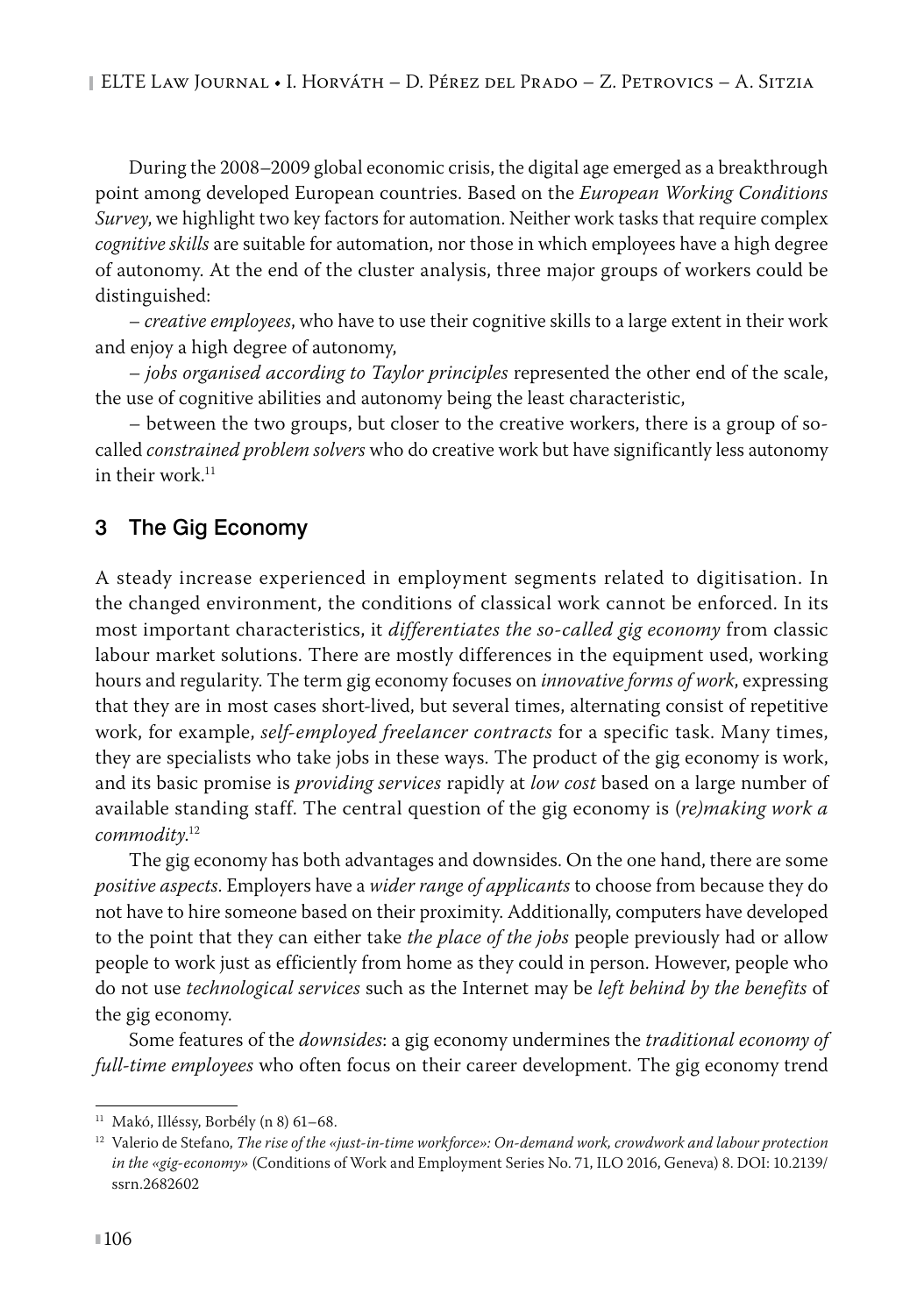can make it *harder* for full-time employees to *develop in their careers,* since temporary employees are often cheaper to hire and more flexible in their availability. Employees who prefer a traditional career path and the stability and security that come with it are being crowded out in some industries. For some workers, the flexibility of working gigs can actually disrupt the *work-life balance*. Flexibility in a gig economy often means that workers have to make themselves available any time gigs come up. In effect, workers in a gig economy are more like *entrepreneurs* than traditional employees. While this may mean *greater freedom* of choice, it also means that the workers lose security, especially of a steady job with regular pay and benefits.<sup>13</sup>

Overall, the *disadvantages* – on the employee side – are *more significant* than the positives. As technical progress is unstoppable, *legislation must respond* to this trend.

The gig economy is giving new answers to the challenges of the labour market. These forms of employment are primarily amongst the members of *Generation Y* become very popular. They spend a significant part of their days online. One of the key moments of the gig economy is *sharing*. The point is that unused resources need to be used in a new way, and this new way is realised through the provision of a service that is sold in the *online marketplace*. The services of the gig economy consist on the one hand of so-called *crowd work*, and the other hand *application-based work*. 14

# *a)* Crowdwork – digital outsourcing

'Crowdwork' means the work that is done in the context of *crowdsourcing*. What does crowdsource mean? The activity of an enterprise outsourcing a function previously performed by its employees to a pre-defined (typically large) group in the form of an open call. In this form, there is no obstacle to individual work either, but *group work* is much more common. In this solution, the work processes take place online throughout, including the transfer of the result. In this case, sharing means *sharing workflows* with people the customer will never meet, but the established system of relations does not even justify this. The goal is to perform the tasks quickly and efficiently. In addition, the parties will move out of their own local zone into the virtual space, thus *expanding the labour market* in front

<sup>13</sup> Ben Gitis, Douglas Holtz-Eakin, Will Rinehart, *'The Gig Economy' – Research and Policy Implications of Regional, Economic, and Demographic Trends* (The Aspen Institute Future of Work Initiative 2017) 2–4. About the topic see Sarah Kaine, Emmanuel Josserand 'The organisation and experience of work in the gig economy' (20 August 2019) Journal of Industrial Relations, DOI: 10.1177/0022185619865480#; Jamie Woodcock, Mark Graham, 'The Gig Economy: A Critical Introduction' (January 2020) Polity, DOI: 10.1080/00130095.2020.1831908; Joshua Healy, Icon, Daniel Nicholson, Andreas Pekarek, 'Should we take the gig economy seriously?' (2017) 27 (3) Labour & Industry: a journal of the social and economic relations of work, DOI: 10.1080/10301763.2017.1377048.

<sup>14</sup> Rácz Ildikó, 'Munkavállaló vagy nem munkavállaló? A gig-economy főbb munkajogi dilemmái' [Employee or non-employee? The main labour law dilemmas of the gig-economy] (2017) 10 (1) Pécsi Munkajogi Közlemények, 31.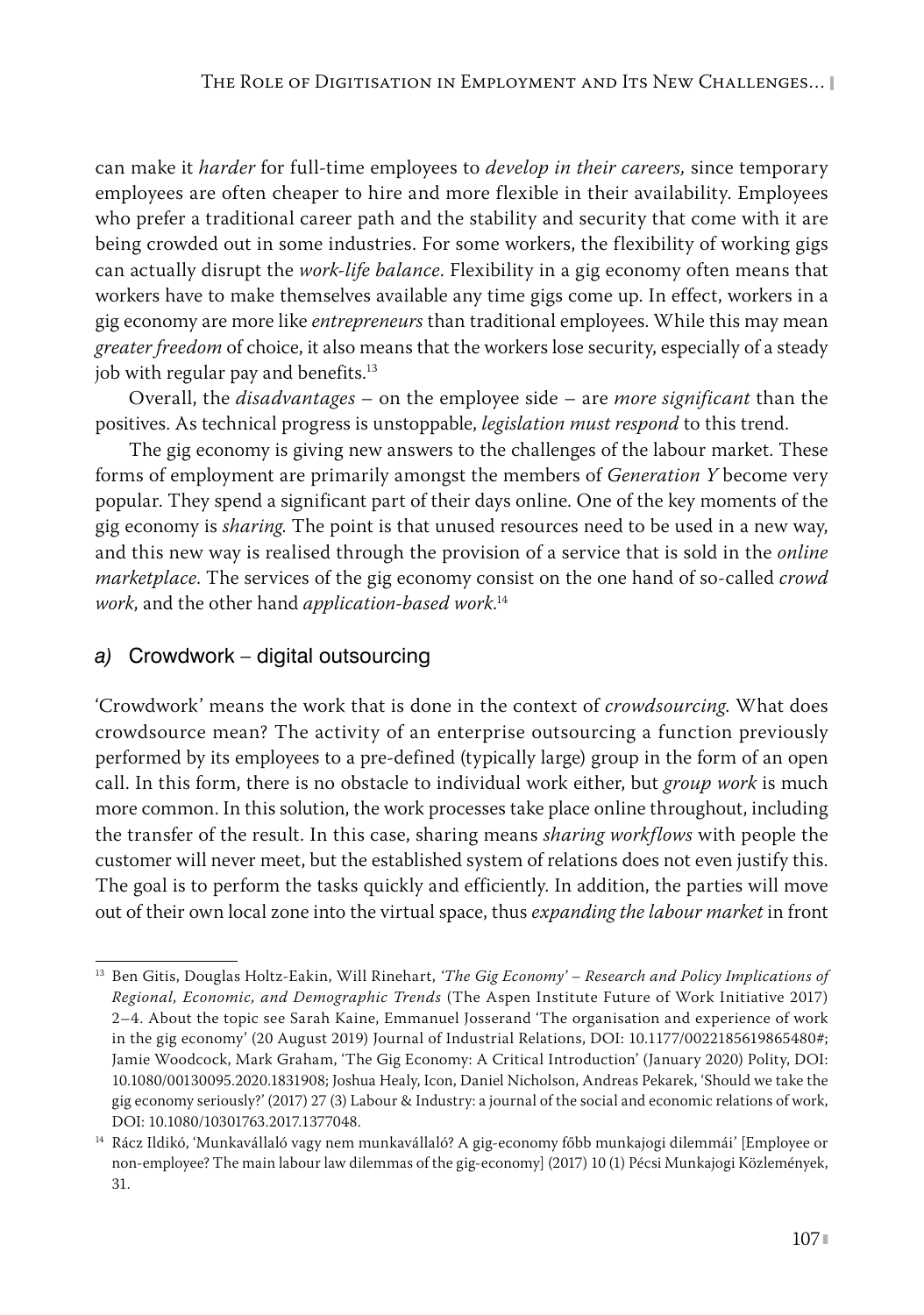of them and as necessary to exceed the local level. Typically, jobs can be performed in the context of crowdwork that involve intellectual and creative activities.15

#### *b)* Application-based work – the digital platform

Another major employment platform in the gig economy is application-based work. In this case, the work is usually done in the *traditional sense*. The *digital market‑ place* plays a significant role in the conduct of the business between the customer and the service provider. Numerous services can be ordered through the applications (e.g. Uber taxi, food delivery). The novelty is that *online platforms* on the application-based work connect supply and demand. It brings market players closer together. Applicationbased work helps integrate into the labour market people who might not otherwise get a job. The downside is that wages are very low, in most cases not even reaching the minimum wage.<sup>16</sup>

# 4 The Impact of the Pandemic on the Spread of Digitisation in the World of Work

Right now, it is clear that, observing the predictions so far, only scenarios exist; no one can provide an *accurate forecast*. One of the key lessons of COVID-19 – even before the end of the epidemic is that, without the ongoing *digital revolution*, COVID-19 would have made life impossible. The whole economy, production, education, everything that requires a physical presence would have stopped, if there was no digital alternative to the activity. In many places, COVID-19 has either accelerated or forced digitisation. This emergency created an opportunity for as many things and processes as possible to have a digital alternative or solution. Changes in *information and communication technology* have made it possible for employers who already have sufficient training and experience in this field. These employers were able to respond relatively easily to overcoming the difficulties. Where work organisation allowed, direct face-to-face contact with the employer and with clients was eliminated.17

<sup>&</sup>lt;sup>15</sup> Mélypataki Gábor, 'Az új foglalkoztatási formák és a társadalmi innováció hatása a szociális biztonságra' [The impact of new forms of employment and social innovation on social security] (2019) 6 (1) Magyar Munkajog E-folyóirat, 17–18. <hllj.hu/letolt/2019\_1/M\_02\_MelypatakiG\_hllj\_2019\_1.pdf> accessed 10 August 2021.

<sup>16</sup> Ibid 18–19.

 $^{17}$  Géró Imre, Polacsik Gabriella, 'Karantén tanulságok: Hogyan alakítja át a felgyorsuló digitális forradalom gazdaságainkat' [Quarantine Lessons: How to Transform the Accelerating Digital Revolution Economies] (2020) 21 Acta Periodica; Journal of the University of Edutus, 4–28. DOI: 10.47273/AP.2020.21.4-28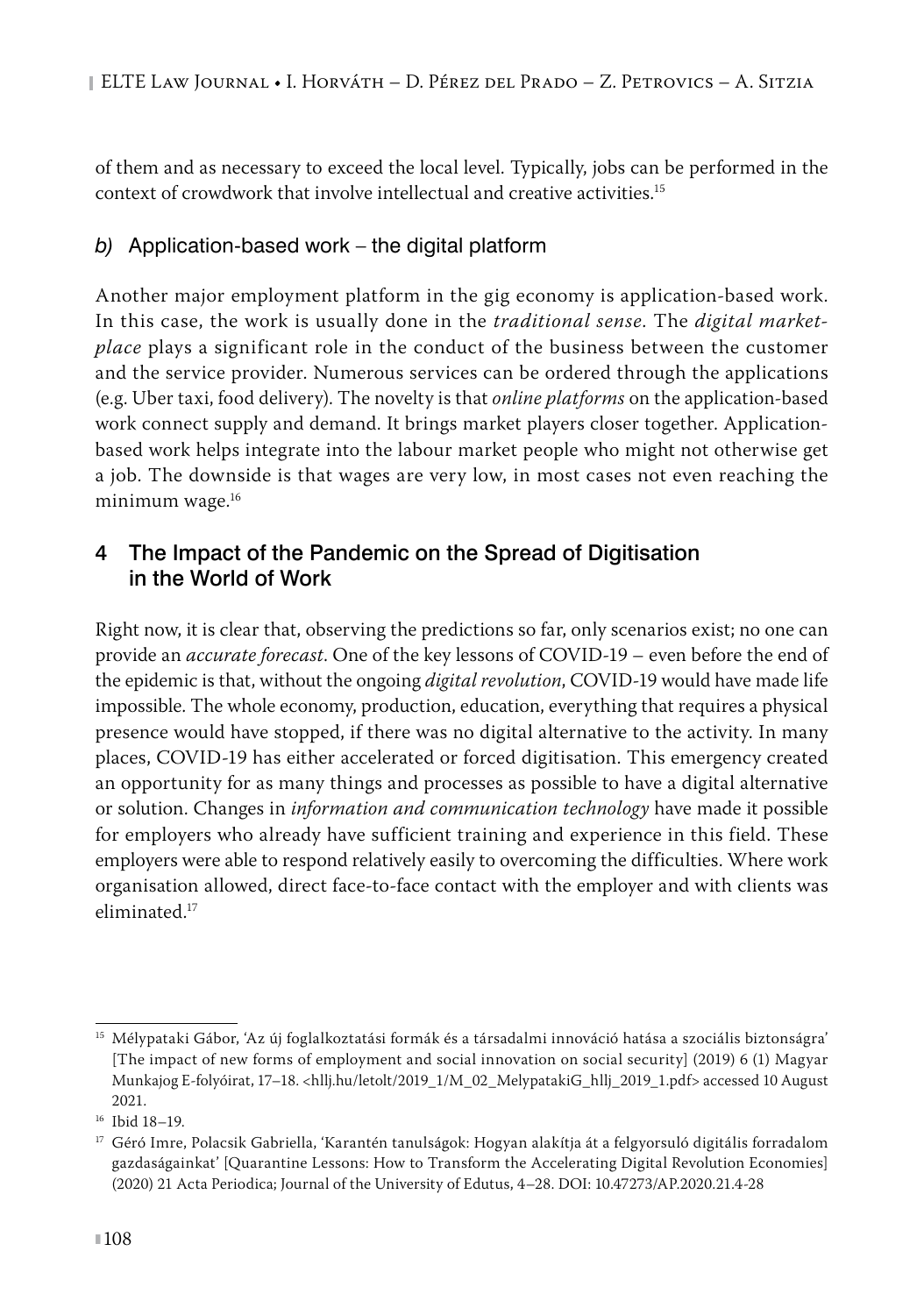The outside world could only be maintained by information and communication techniques a relationship. Therefore, companies in the economy that were already technically and humanly prepared were given an advantage. The impact of COVID-19 on the world is that *digitisation has changed as much in five months as it had in five years.*<sup>18</sup>

According to a survey of post-epidemic plans for digitisation among employers:

– 64% are transforming their organisation to *support telecommuting;*

– 55% define the roles required for *telework;*

– 47% believe that *automation* needs to be accelerated and new ways of working developed;

– 46% reorganise shifts and develop *alternative solutions* to operate customer services;

– It reduces the number of its existing properties, such as offices and retail space, by 44%;

– 22% use *digital devices* to communicate;

– 21% provide other *non–financial support* (such as childcare or transport) for staff working in vulnerable areas;

– 7% agree to provide *financial support* to staff working in the endangered area.19

# II The Supranational Context – The ILO and EU Perspective of Employment and Self-employment

The problem of the *'platformisation of the economy'*20 affects the qualification of the labour relationship.

The comparison between Italy, Spain and Hungary shows a tendency to extend the protection of subordinate labour to an intermediate area of workers, formally independent, but characterised by a state of economic weakness and by degree of integration into the contractors' organisation.

Our peculiar focus is to examine how this element emerges as a symptomatic subordination index.

<sup>18</sup> 'A koronavírus 10 fontos világgazdasági hatása' [Coronavirus has 10 important global economic impacts] Növekedés.hu, online journal <https://novekedes.hu/elemzesek/a-koronavirus-10-fontos-vilaggazdasagihatasa> accessed 10 August 2021.

<sup>&</sup>lt;sup>19</sup> 'A COVID-19 vírus hatása a digitalizációra' [Effect of COVID-19 virus on digitization] PwC COVID-19 CFO Pulse Survey, 20.04.2020. <http://hirek.prim.hu/cikk/139491/> accessed 10 August 2021.

<sup>20</sup> Antonio Casilli, *En attendant les robots* (Seuil 2019, Paris); M. Arfaoui, N. Losada, *Nouvelles formes d'emploi et syndicalisme: quels moyens d'actions et quelles protections pour les travailleurs de plateforme?* (CFTC 2020); A. Donini, *Il lavoro attraverso le piattaforme digitali* (BUP 2019, Bologna); E. Dagnino, *Dalla fisica all'algoritmo: una prospettiva di analisi giuslavoristica* (AdaptUP 2019).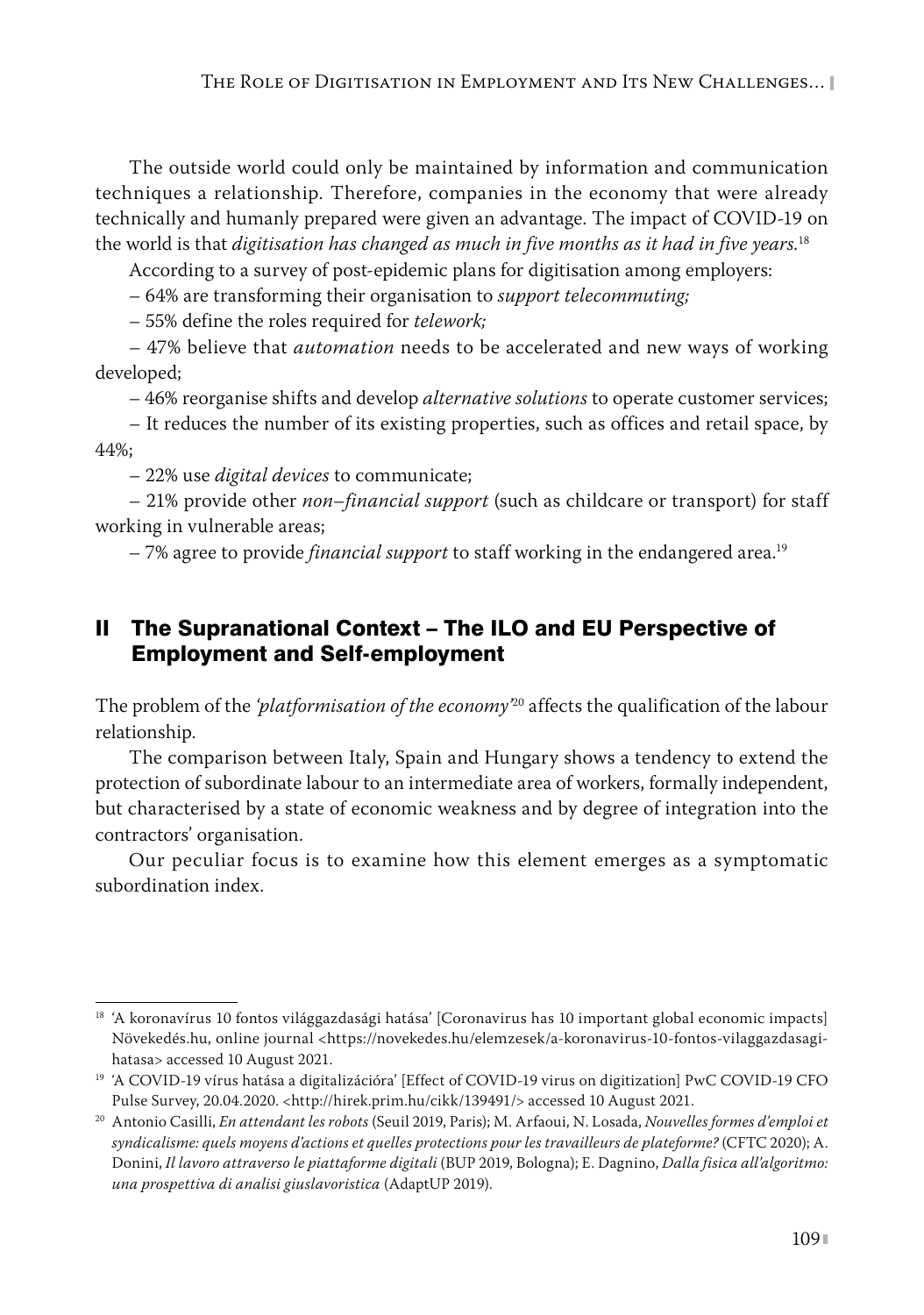# 1 The ILO: Criteria to Ensure Decent Work on Digital Work Platforms

Starting with the ILO perspective, it is necessary to consider that the ILO Recommendation R198 (abbreviated Recommendation) adopted on June 15, 2006,21 points out a series of subordination indicators, and a particular relevance is attributed to the integration of workers in the contractors' organisation (para 13, letter a).

The essential question, of course, concerns the boundary between the employment contract and the enterprise and the legal concept of enterprise.

The Recommendation's annotated guide states that it is increasingly complex in most countries to establish whether or not a working relationship exists where:

1. the rights and obligations of the parties concerned are unclear, or

2. when there is an attempt to mask the relationship of work, or

3. when the legislation, its interpretation or its application are insufficient or limited (ILO, 2008).

The Recommendation sets out, in paragraph 13, a series of specific clues on the existence of an employment relationship.

However, the ILO instruments do not claim that the traditional categorisation should be overcome, or that it is necessary or advisable to introduce intermediate types of employment and self-employment.

Moreover, according to the Recommendation, an intervention of the Member States is not always required. Labour protection should be guaranteed for workers, including those nominally self-employed, against subcontracting and exploitation. With reference to the platforms, the 2018 ILO Survey (conducted between 2015 and 2017) shows that most platform workers are financially dependent on the income they earn from their microactivities.

The point is that some platforms decide when and where to work, penalise workers if they refuse a task, and set non-negotiable prices and quality standards.

The Report identifies eighteen criteria to ensure decent work on digital work platforms. We can point out just three of them:

<sup>21</sup> About this complex topic see J.M. Thouvenin, A. Trebilcock, *Droit international social* (Tome 2, Bruylant 2013, Bruxelles) 903–913; J.M. Servais, *International Labour Law* (Kluwer 2020); A. Perulli, 'The legal and jurisprudential evolution of the notion of employee' (2020) 11 (2) European Labour Law Journal, 1, DOI: 10.1177/2031952520905145; B. Waas, G. Heerma van Voss (dir.), *Restatement of Labour Law in Europe* (Vol. I, The Concept of Employee, Bloomsbury 2017, Oxford). The Preamble of the Recommendation emphasises (considering the scope of the employment relationship) that « protection should be accessible to all, particularly vulnerable workers ». Particular attention to these issues can be found in the Analytical document of the Commission Staff Working Document on a possible action addressing the challenges related to working conditions in platform work, European Commission, Brussels, 15 June 2021, SWD(2021)143 final, especially on pages 35 and ff., where the document points out the risk of misclassification of the employment status.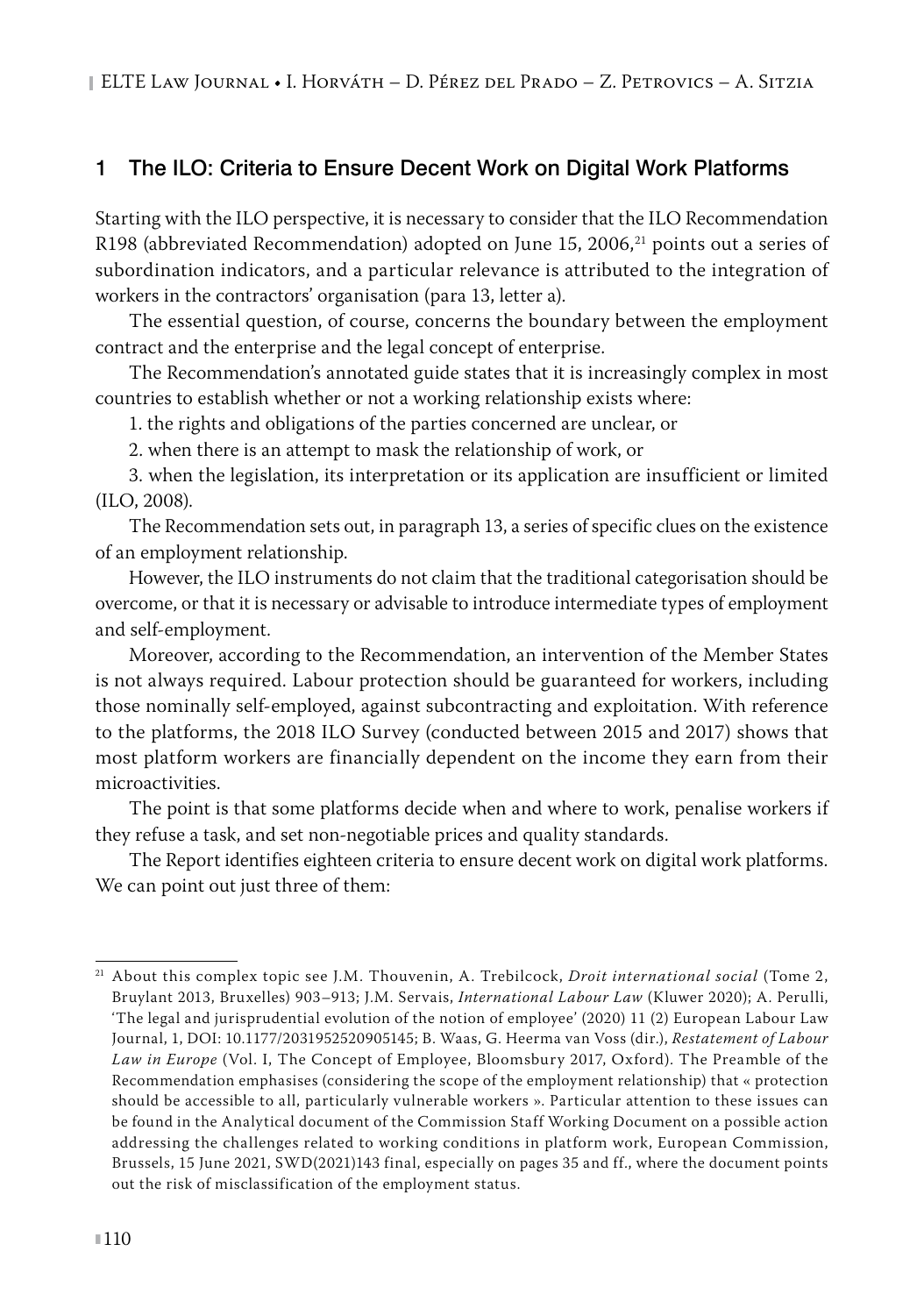1. Counteract the misclassification of work;

2. Apply the minimum wage current in the region where the workers are located;

3. Ensure transparency of payments and tariffs set by the platform.

Clearly, the first point is the key one.

The question of the criteria for qualifying and establishing subordination is taken up also by the 2021 ILO Report, $^{22}$  and the same 2019 ILO Centenary Declaration highlights the importance of the employment relationship (and its qualification) as a gateway to employment, labour and social protection.

It shows that the organisation and management of digital labour platforms is generally unilateral.

Moreover, the term 'worker' has different legal meanings in different jurisdictions. The 2021 Report schematically catalogues the approaches of the different national legislations regarding the employment relationship in four cases:

*i)* classification as employees, often on the basis of the control exerted by the platform,

*ii)* adoption of an intermediate category,

*iii)* setting of a *de facto* intermediate category,

*iv)* categorisation as freelancers on the basis of flexibility and autonomy.

The ILO also notes that some countries have introduced presumptions of subordination related to limited factual clues.

# 2 The EU: The Message of the CJEU Case Law

The integration of workers into the contractors' organisation gains particular attention in the European Union Law perspective as well.

A 2017 European Parliament Resolution [2016/2221 (INI)] on working conditions and precarious employment, in particular, expressly calls on the Member States to take into account the ILO indicators for determining the existence of an employment relationship.

The European Parliament emphasises the idea that (subordinate) employment implies workers' integration into the organisation of the undertaking.

<sup>&</sup>lt;sup>22</sup> ILO, 2021, 'The role of digital labour platforms in transforming the world of work' <https://www.ilo.org/global/ research/global-reports/weso/2021/WCMS\_771749/lang--en/index.htm> accessed 10 August 2021*.* See also V. De Stefano, I. Durri, C. Stylogiannis, M. Wouters, 'Platform work and the employment relationship' (ILO Working Paper, 27, March 2021); N. Countouris, *Defining and regulating work relations for the future of work* (ILO 2019, Geneva); ILO, *Non-standard employment around the world: Understanding challenges, shaping prospects* (2016 Geneva).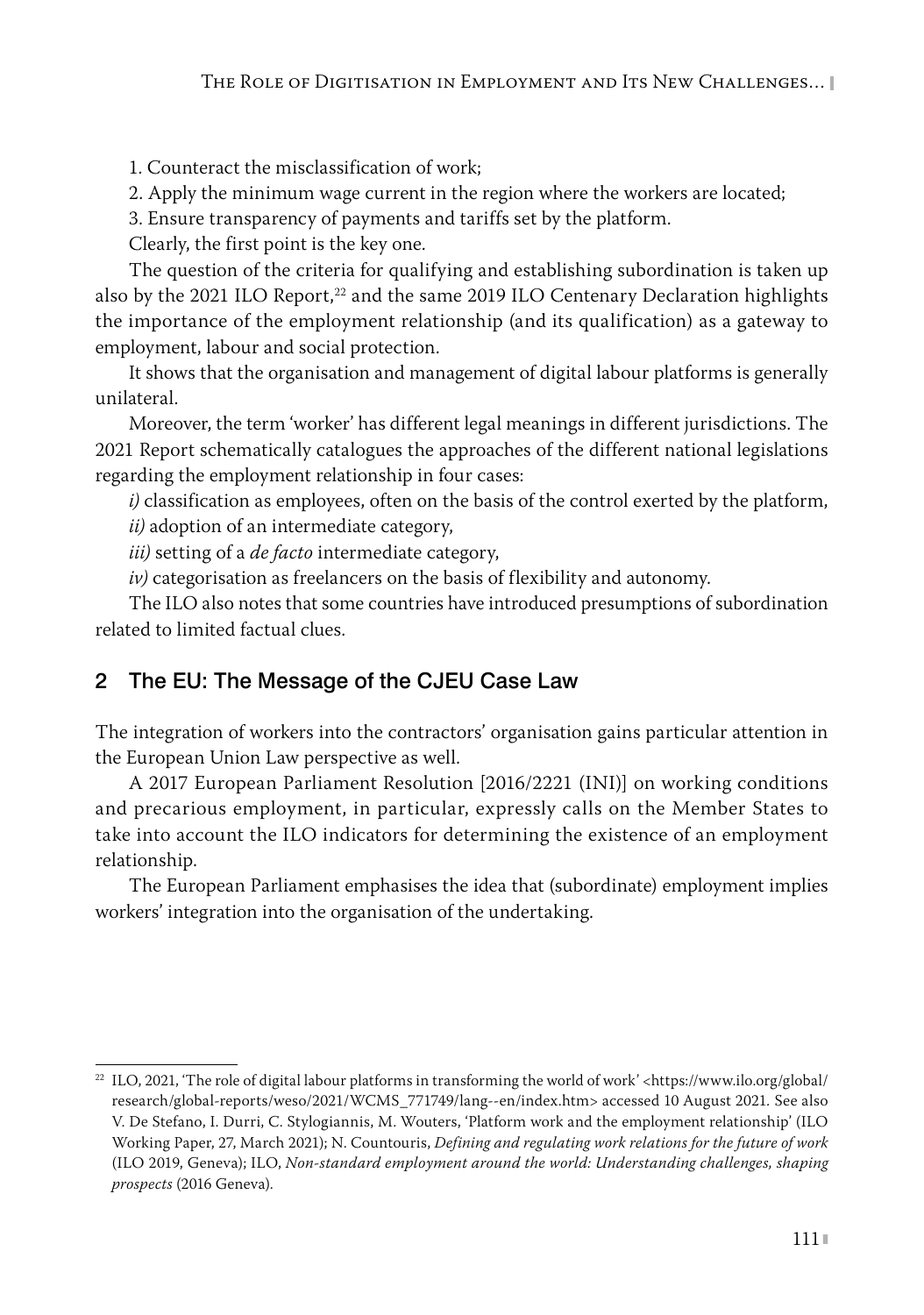The regulatory outcome of this conceptual development is Directive 2019/1152/EU<sup>23</sup> on transparent and predictable working conditions applicable

to all workers in the Union who have a contract of employment or an employment relationship within the meaning of the law, collective agreements or practice in force in each Member State, taking account of the case law of the Court of Justice [art 1(2)].

In this 2019 Directive, the binary perspective (subordination and independent contract) is reiterated: 'genuine self-employed workers should not fall within the scope of this Directive, as they do not satisfy' the criteria established by the case law of the Court of Justice for determining worker status.

The framework of rights set by the Directive is limited to subordinate workers only, but the broader scope follows the development of the Court of Justice case law about the integration of the 'employed' worker into the undertaking of the others.

The seminal 1986 *Lawrie-Blum* judgment identifies as structural elements of the employment relationship 'the circumstance that a person provides, for a certain period of time, services for and under the direction of another person in return for which he receives remuneration' (CJEU, 3 July 1986, C-66/85, *Lawrie-Blum*, § 17).24

There are therefore three objective criteria to qualify the employment relationship:

- 1. the real and effective nature of the service personally provided by the worker;
- 2. the existence of a directive power;

3. the onerous nature of the service.

However, crucial differences emerge with respect to the dogma commonly accepted in national legal systems.

First of all, the Court reconstructs the structural elements of 'hetero-dependence' in a much more flexible manner (CJEU, 10 September 2014, C-270/13, *Haralambidis v. Casilli*).

In European case law, the notion of hierarchical 'direction' has been blurred by the less stringent concept of 'hetero-organisation', and therefore the assessment of the 'nonmarginal', 'non-significant' and 'non-useless' economic nature of the service that plays a decisive qualifying role.

<sup>23</sup> Also V. De Stefano, I. Durri, C. Stylogiannis, M. Wouters, *Platform work and the employment relationship*, quoted, 27, recognise that the EU Directive 2019/1152 'is a step forward in ensuring some minimum predictability for workers with unpredictable work schedules'.

<sup>24</sup> See, for all, Martin Risak, Thomas Dullinger, *The concept of 'worker' in EU law* (Report 140, European Trade Union Institute 2018) <https://www.etui.org/sites/default/files/18%20Concept%20of%20worker%20Risak%20 Dullinger%20R140%20web%20version.pdf> accessed 10 August 2021; C. Barnard, *EU Employment Law* (2012 Oxford); T. Jaspers, F. Pennings, S. Peters (eds), *European Labour Law* (2019 Intersentia); E. Menegatti, 'The Evolving Concept of "worker" in EU law' (2019) 12 (1) Italian Labour Law e-Journal, DOI: 10.6092/issn.1561- 8048/9699; Jeremias Prassl, *The Concept of the Employer* (Oxford University Press 2015, New York). DOI: 10.1093/acprof:oso/9780198735533.001.0001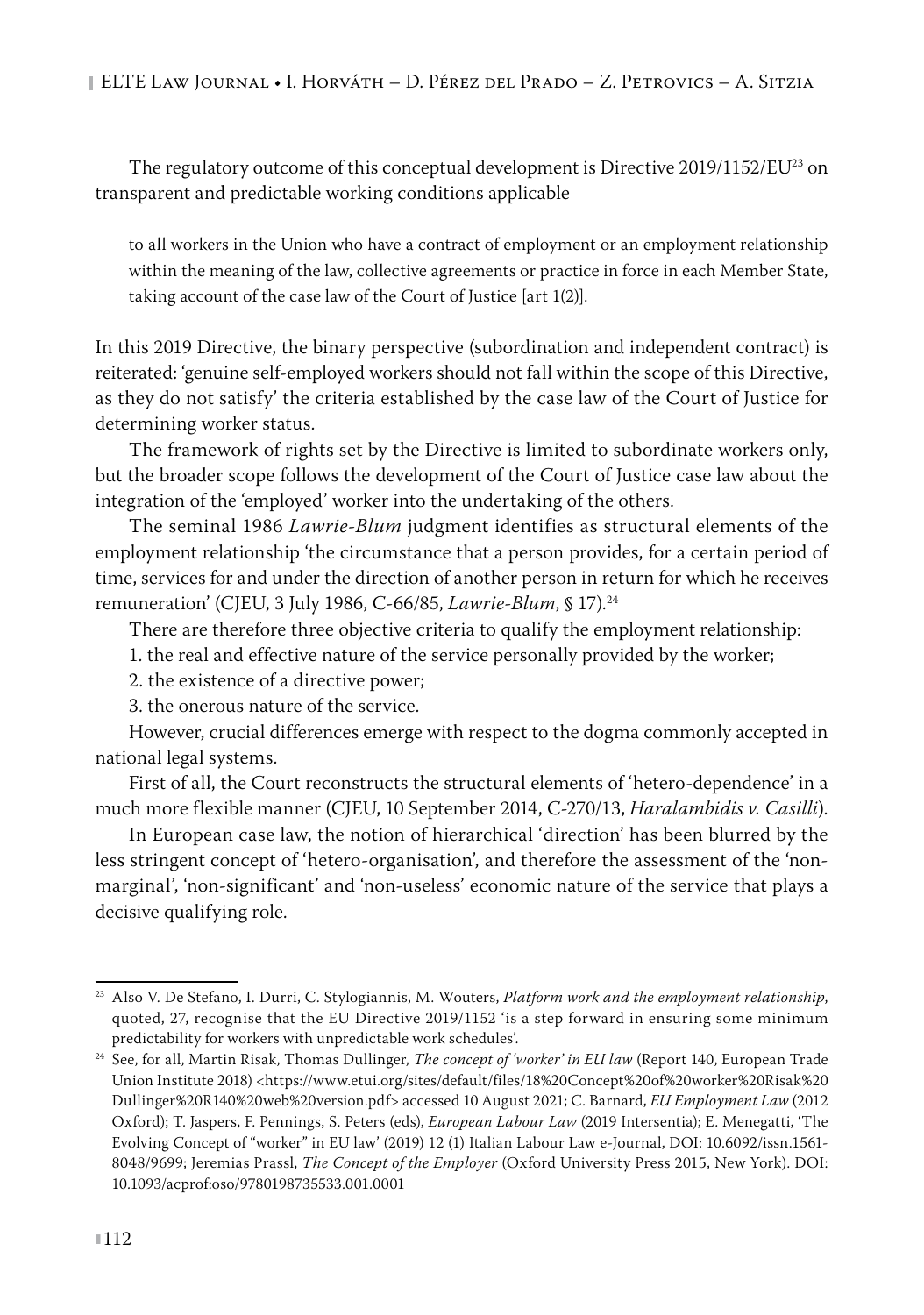Second, in the European perspective, the element of direction, once integrated, assumes a substantially recessive character.

It is thanks to this lighter notion of subordination, together with the appreciation of its economic utility, that the CJEU has included within the uniform concept of workers a heterogeneous group of flexible, atypical and nonstandard jobs.

In the framework briefly outlined above, the introduction of the Charter of Fundamental Rights of the European Union plays a decisive historical role, sanctioning the recognition of new rights, many of which have direct relevance to employment (arts 15, 27, 28, 30, 31, 32, 34).

In line with the case law of the CJEU, there has been a recent tendency to extend the uniform concept of workers to all areas where a fundamental right of the Union is involved, and thus beyond the field of anti-discrimination protection.<sup>25</sup>

This is a large area of EU Law, the teleological orientation of which is aimed at the constitution, in a cohesive form, of a protective statute of individual worker's rights. In any case, as the European Commission points out in the 2021 Analytical document on a possible action addressing the challenges related to working conditions in platform work [SWD(2021)143final], 'only an EU initiative can set common minimum standards that apply to all platforms operating in the EU' (page 77 of the document).

# 3 Teleworking, Valued by the Pandemic

Two decades ago, the EU did not consider it necessary to adopt a directive on telework. The ETFA – concluded by the European social partners – has provided adequate guarantees. Telework, which has become the focus of the pandemic, already requires a different level and content of European legislation. On 21 January 2021, the European Parliament adopted a Resolution inviting the European Commission to suggest a Directive guaranteeing workers the right to disconnect from the information technology tools used to carry out their work. The Directive should be addressed to private or public workers, regardless of the working method and employment sector. The draft Directive defines the right to disconnect, as the 'right of workers not to engage in work-related tasks or communications outside working hours by means of digital media, such as phone calls, emails or other messages'.

# III Hungary: Widespread Digitalisation Loophole in Labour Law Regulations

As in several other Central and Eastern European countries, Hungary has a unified Labour Code, the *2012. évi I. törvény a munka törvénykönyvéről* (Act I of 2012 on the Labour Code, abbreviated LC) as a *post-socialist codification legacy*. In this respect, it does not carry

<sup>25</sup> See, for example, CJEU, 12 October 2004, C-313/02, *Wippel*; CJEU, 26 March 2015, C-316/13, *Fenoll*.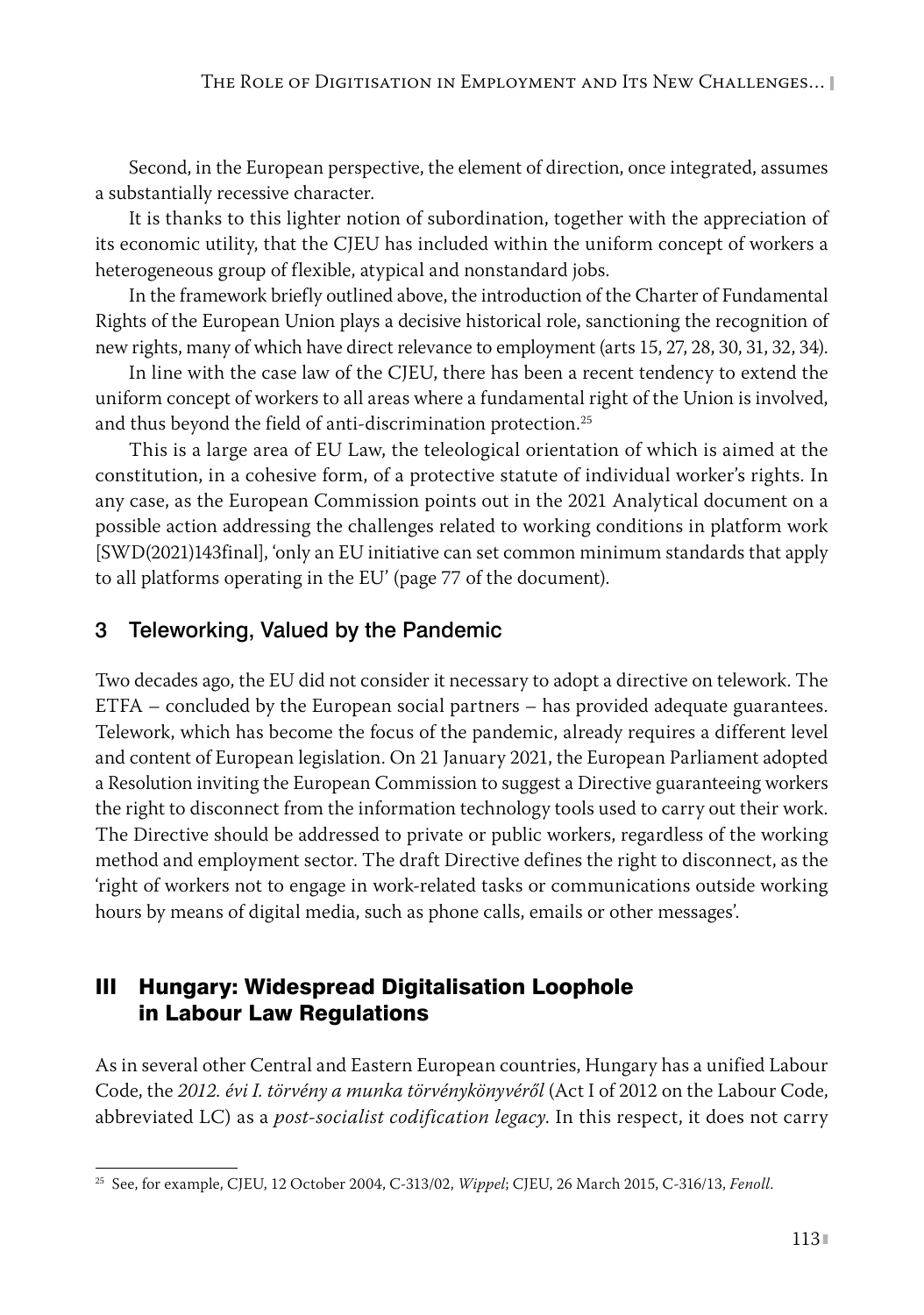a pejorative meaning. On the contrary! In terms of the structure of the regulation, this is positive because, with a few exceptions all institutions of *individual and collective labour law* are regulated by one act. This is also important because labour law is that branch of law which many non-lawyers must apply in their work.

The Hungarian codification follows the *trend of traditional labour law* – but with many *concessions* and *flexibility*. 26 The LC defines the main qualifying criteria of the employment relationship in the regulation of the *employment contract*. Under this contract:

*a)* the *employee* is required to *work as instructed by the employer*,

*b)* the *employer* is required to *provide work* for the employee and to *pay wages* [LC pt II ch VII. s para 42 (2)].

Flexibility within the employment relationship means that the LC regulates a number of *atypical employment relationships*, such as the fixed-term employment relationships, call for work, job sharing, employee sharing, teleworking, outworkers and temporary agency work.

# 1 Labour Protection in Digitisation – Only for Telework

The provisions of the ETFA were introduced into the former Code, into *1992. évi XXII. törvény a Munka Törvénykönyvéről* (Act XXII. of 1992 on the Labour Code) and apply since 2004. The Hungarian regulations comply with the requirements of the ETFA. The teleworker's employment relationship is usually governed by the rules of the LC. The special rules relate only to the specifics of telework (e.g. the workplace is usually the employee's home, but the teleworker can enter the employer's territory at any time). The LC – in line with a number of national regulations – is also not in line with the legislative initiative voted by the European Parliament in January 2021. Hungarian law does not contain the right to disconnect a teleworker.

# 2 The Role of Teleworking in the Labour Market

The *pandemic* is a sharp dividing line in the spread of teleworking in Hungary. In 2018, *3.7 percent of employees* in Hungary, 144.000 employees, worked as teleworkers. At that time, the number of teleworkers was lower in only four other Member States compared to Hungary.<sup>27</sup> The epidemic and the restrictions imposed as a result forced employers to react quickly in the spring of 2020. In order for economic processes to function normally, more and more employers have made it possible to work from home. In May 2020, nearly 760,000

<sup>26</sup> Kiss György, *A foglalkoztatás rugalmassága és a munkavállalói jogállás védelme [Flexibility of employment and protection of the status of employee]* (Wolters Kluwer Hungary 2020, Budapest) 37.

<sup>&</sup>lt;sup>27</sup> 'Telework in the EU before and after the COVID-19: where we were' Science for policy brief (European Commission, 2020) <https://ec.europa.eu/jrc/sites/default/files/jrc120945\_policy\_brief\_-\_covid\_and\_ telework\_final.pdf> accessed on 10 August 2021.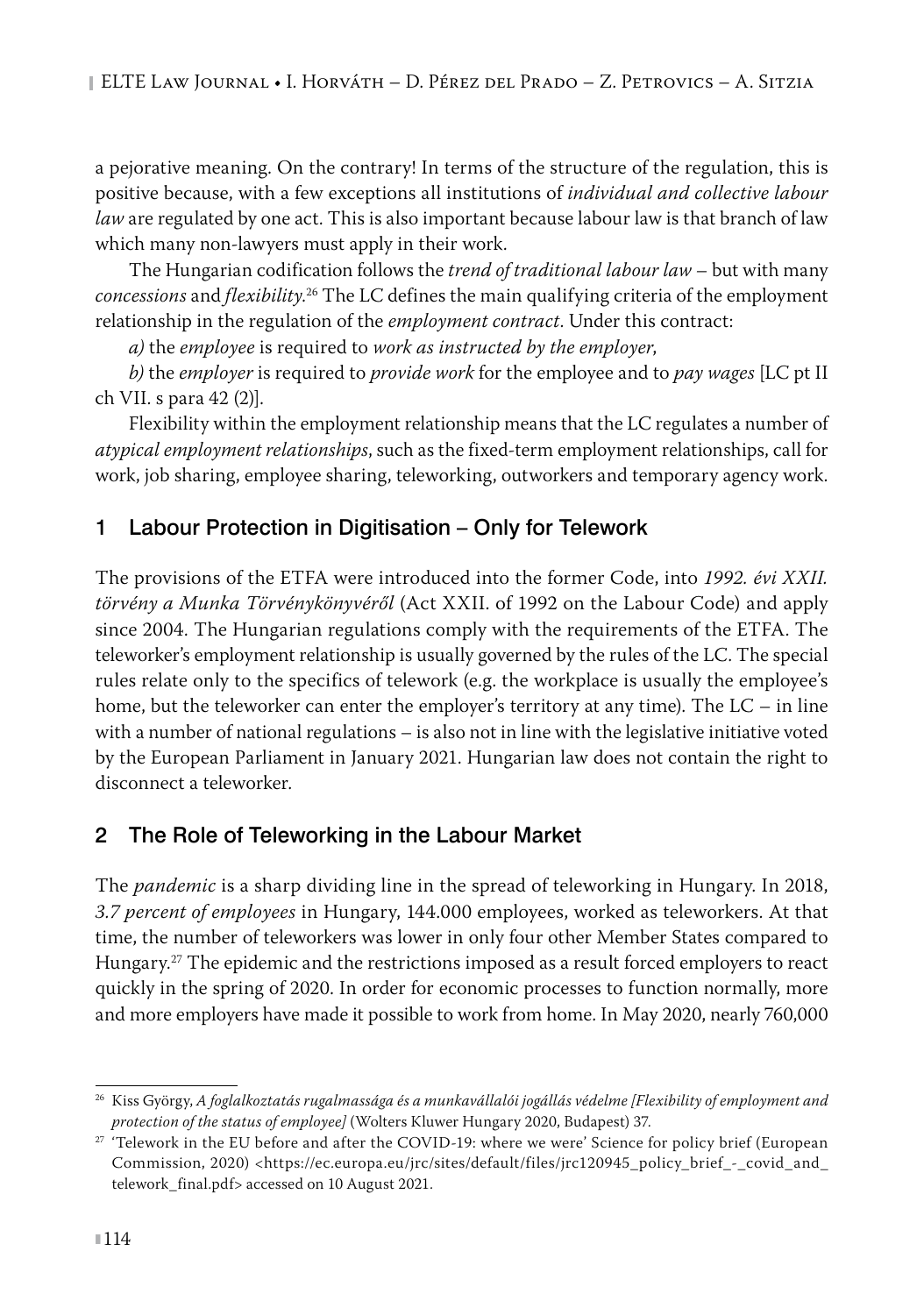people, *17% of all employees* worked as teleworkers or in home offices.28 That number had dropped by February 2021. Telework and home office affected 482,000 people, 11% of employees, in February 2021, approximately 3.5 times more than in 2018.

Teleworkers are *over-represented* among those *aged 25-44* and those living in the cities. The vast majority (77%) are *graduates*. The main activity of the employer basically limits the possibility of teleworking. There are big differences between *sectors*. For 2020 as a whole, the share of teleworkers in the fields of *information, communication* (39%), *scientific and technical activities* (33%), *financial services* (30%) and *education* (21%) was outstanding. In contrast, due to the nature of these areas, it has hardly occurred in *agriculture, health and social care*.

Teleworking has become one of the most commonly used methods of dealing with the changed labour market situation during an epidemic. Therefore, its wider spread is likely to have an impact on future labour market processes.<sup>29</sup>

# 3 In the Wake of a Lost Legislative Opportunity – A Person with a Similar Legal Status to the Employee

The Bill of the LC (hereinafter Bill) – as an absolute novelty – included a *rule for a person with a similar legal status to an employee* (person similar to the employee). This was consistent with the *Green Paper – Modernising labour law to meet the challenges of the 21st century COM (2006) 708 final*. Labour law focusing on the requirements of *modernisation* in the 21st century: the task of legislation is to *create flexible employment* – with *social security* for workers. According to the Bill, a person similar to the employee would normally have been the same as an *economically dependent self-employed worker (trabajador autónomo económicamente dependiente – TRADE)* under Spanish law. Under German law, this is the *'arbeitnehmerähnliche Person'*, under English law, this is a '*worker*'. This person is not a fictitious entrepreneur. Mostly he/she works under a contract of services or business. And he or she is as economically dependent on the recipient of their service as the employee. The Bill was similar to Spanish regulation.

One of the legislative goals was to provide the same *social protection* to curb illegal employment. According to the Bill, a person similar to an employee, in view of all the circumstances of the case, who does not perform work for another part on the basis of an employment contract, if

*a)* he/she *carries out work* for the same person in person, for *remuneration*, on a *regular*  and *continuous basis*, and

*b)* no other regular *gainful activity* is expected in addition to the performance of the contract.

<sup>28</sup> Nagy Attila, 'Távmunkában Magyarország' [Hungary in teleworking] (2020) <https://epale.ec.europa.eu/hu/ blog/tavmunkaban-magyarorszag-0> accessed on 10 August 2021.

<sup>29</sup> Központi Statisztikai Hivatal (Hungarian Central Statistical Office), 2021 <https://www.ksh.hu/docs/hun/xftp/ idoszaki/munkerohelyz/tavmunka/index.html> accessed on 10 August 2021.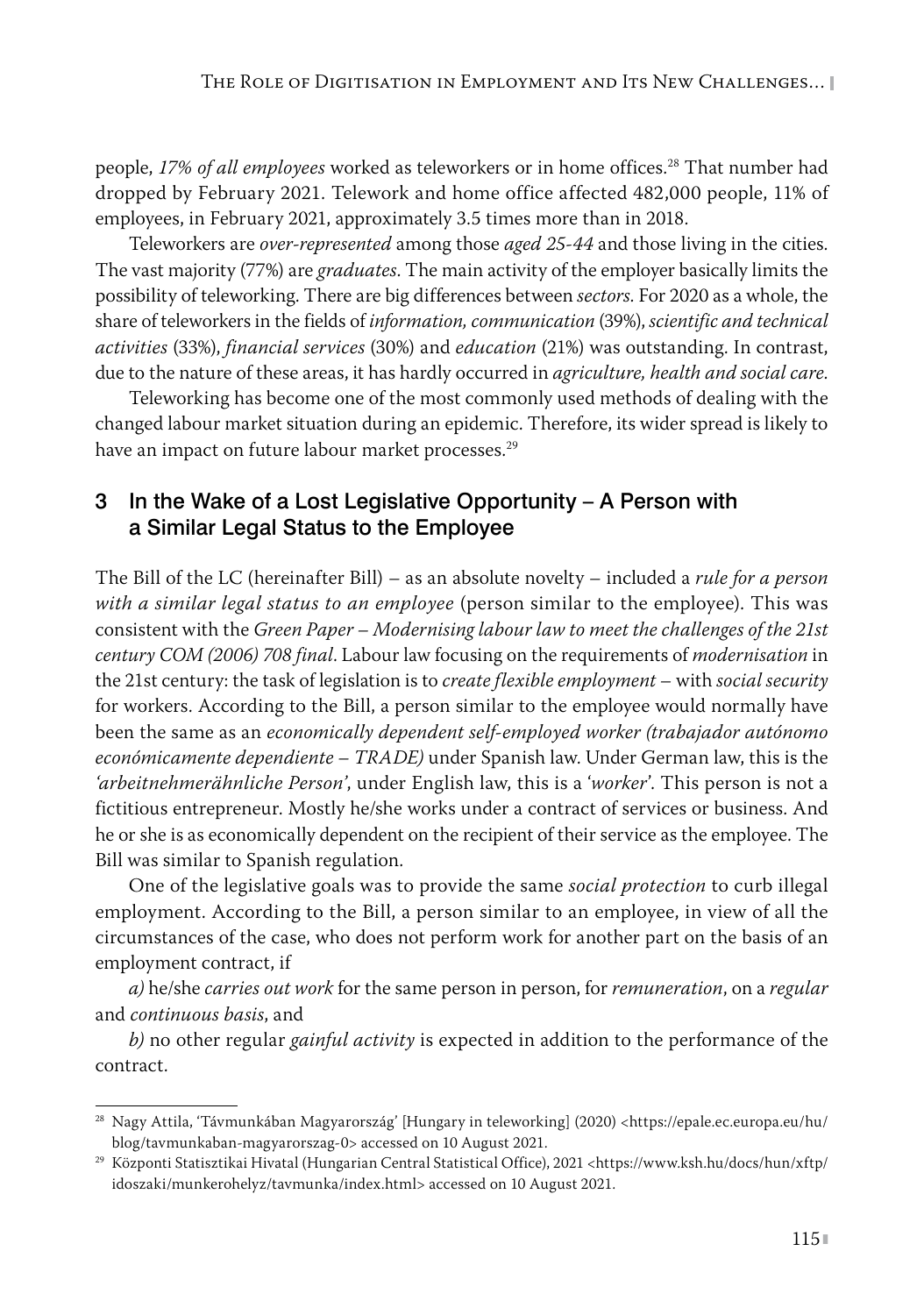An additional condition was that the amount of regular monthly *income* from this contract should not exceed five times the mandatory minimum wage. According to the Bill, the provisions of the LC on *leave, notice, severance pay* and *employees' liability for damages* should have been applied in this case. Furthermore, the monthly income of a person similar to the employee could not have been lower than the minimum wage. Finally, this rule was omitted from the text of the law passed by Parliament. In the last decade, the legislation has not repaid this debt.30

According to the authors' assessment, the Hungarian legislation must act. The lack of legislation could be a particular problem in *application-based work* (platform-based work). There is usually no reliable data on its size. Together, the lack of accurate statistics and the diversity of digital platforms make it significantly more difficult for legislation to respond appropriately to this phenomenon.<sup>31</sup> Although internet work websites are mostly not in *Eastern and Central Europe* (except Estonia), legislation should prevent problems in Hungary, and not to react when the problem – in the absence of legislation – becomes huge.

The existence of the following of the indicators of the existence of an employment relationship in the Recommendation may form the basis of a person with a *similar legal status to the employee's legal regulation:*

- *a)* the work
	- *aa)* is *performed solely* or mainly for the *benefit* of another person,
	- *ab)* must be carried out *personally* by the worker,
- *b)* periodic payment of *remuneration* to the worker, and

*c)* the fact that such remuneration constitutes the worker's sole or principal source of *income* (see point 13.).

These are such decisive qualifying criteria for the status of employee that their existence justifies the *creation of a third status* between the *employee* of the labour law and the *contractor/agent* of civil law. The introduction of such a status would be justified if, for example, the conditions of the platform-based work and the situation of the person performing the work correspond to the conditions quoted in the Recommendation.

Moreover, it is quite interesting that disputes over the issue of qualification in the context of platform work avoid the Hungarian courts. The Hungarian labour law is not fully prepared to accept forms of work via apps.

<sup>30</sup> See also György Kiss, 'The Concept of 'Employee': The Position in Hungary' in Waas, van Voss (ed), *Restatement of Labour Law in Europe* (Vol. I, The Concept of Employee, Bloomsbury, Hart 2017) 306–307.

<sup>31</sup> Gyulavári Tamás, 'Hakni gazdaság a láthatáron: az internetes munka fogalma és sajátosságai' [Gig economy on the horizon: the concept and peculiarities of Internet work]; (2019) 15 (1) Iustum Aequum Salutare, 42–43. <ias.jak.ppke.hu/hir/ias/20191sz/02\_Gyulavari\_IAS\_2019\_1.pdf> accessed 10 August 2021.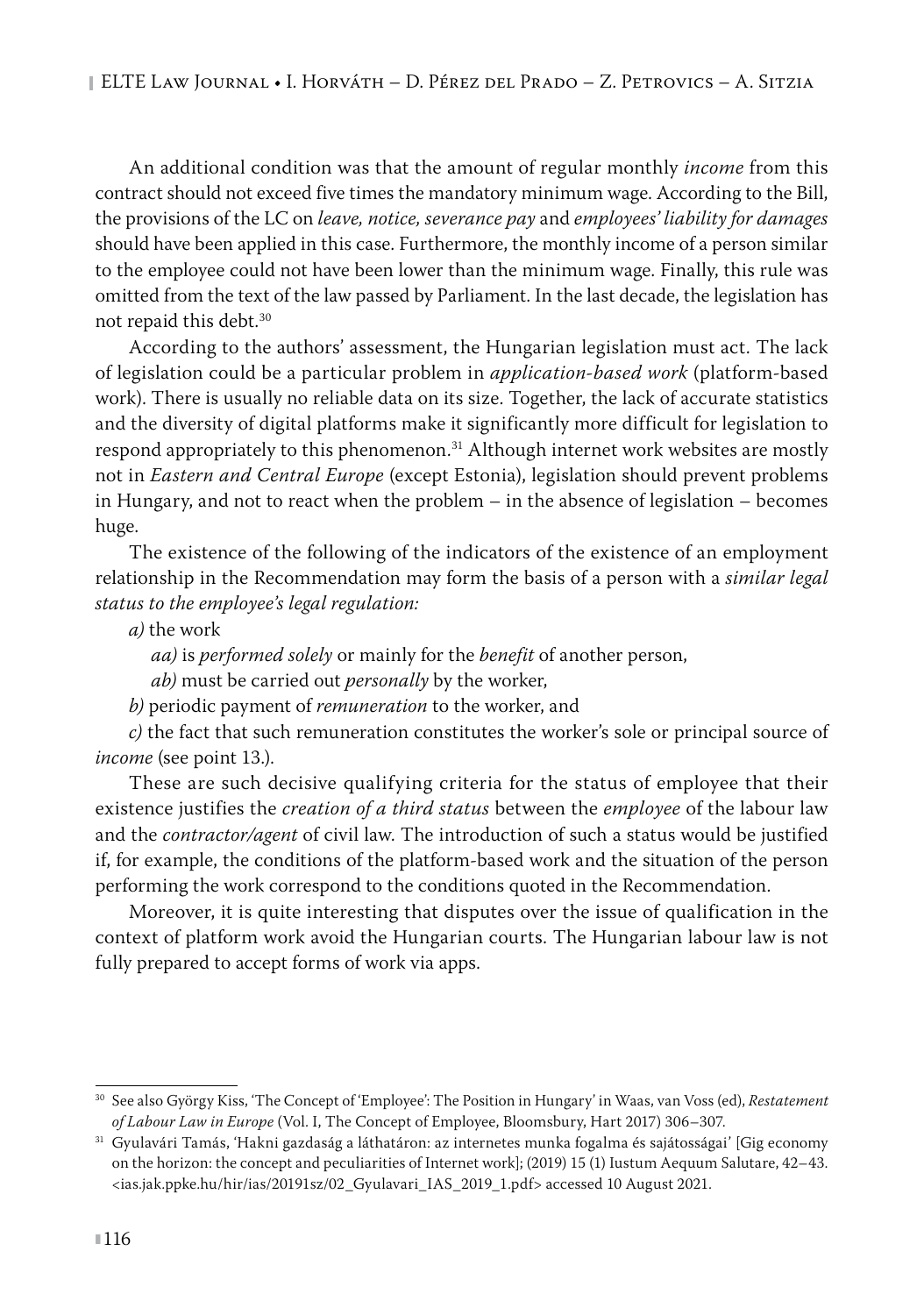#### 4 Automation and Robotics – Proposal to Rescue Workers

According to the Digital Economy and Society Index of the European Commission Hungary's DESI index was 47.5 in 2020.<sup>32</sup> Hungary was one of the worst performing EU countries in the Integration of digital technology in businesses (e.g. the use of enterprise resource planning software packages). Fifty-seven percent of companies in Hungary have a very low level of digitisation (the average 39% in the EU) and only 15% are highly digitised (26% in the EU).<sup>33</sup>

There are approximately 730,000 employees in Hungary whose work could be performed entirely or predominantly by robots. That's about a fifth of all employees. Occupations that do not require *skills* can easily be automated. At least two-thirds of the jobs in this group can be performed by robots. More than half of the industrial and construction professions, mechanical engineering occupations, and office, mainly administrative, tasks can be fully or predominantly automated. The *automation potential* in Hungary even exceeds that of Western European countries. Presumably, because most companies moved production from Western European states abroad due to expensive labour force. Labour is relatively cheap in Hungary. Still, it would be worthwhile for companies to automate because robots, especially their types that work with humans, are the so-called *cobots (collaborative robot)* that increase corporate productivity. Therefore, the role of *re-education training* is particularly important. The *digital generation of employees* will only replace the entire workforce in decades.34

Legislation must also respond to this process. The LC does not contain a rule at all on the *employer's training task*. Automation and robotisation can result in *termination of employment relationship* by the employer. According to the LC, an employee may be dismissed – among other reasons – in *connection with the employer's operations* [LC pt II ch X. s para 62 (2)] The reason for robotisation is the employer's operations. In addition, the reason for termination in the case of automation may also be the employee's professional ability, precisely its absence.

According to the authors, the *proposed amendment* to the LC would *prevent redundancies* in two ways, at least in part. On the one hand, by introducing the *employer's obligation to provide re-education* in jobs related to automation and robotics; on the other hand, the employment relationship may be terminated in connection with the employees' professional ability or for reasons in connection with the employer's operations if the employer has *no vacant position available*, which is suitable for the employee or if the employee refuses the offer made for his/her employment in that job. This amendment would provide a *protection function* for labour law in the light of current technological changes. All this should be considered even at the level of *international regulation*.

<sup>&</sup>lt;sup>32</sup> Digital Economy and Society Index (DESI) 2020 - Hungary 3.

<sup>33</sup> Ibid 10.

<sup>34</sup> Zsuzsanna Balázs, 'A hazai munkavállalók ötödétől már most elvehetnék a munkát a robotok' [Robots can already take the jobs from one-fifth of domestic workers] (2019) Qubit <https://qubit.hu/2019/12/04/gvi-ahazai-munkavallalok-otodetol-mar-most-elvehetnek-a-munkat-a-robotok> accessed 11 August 2021.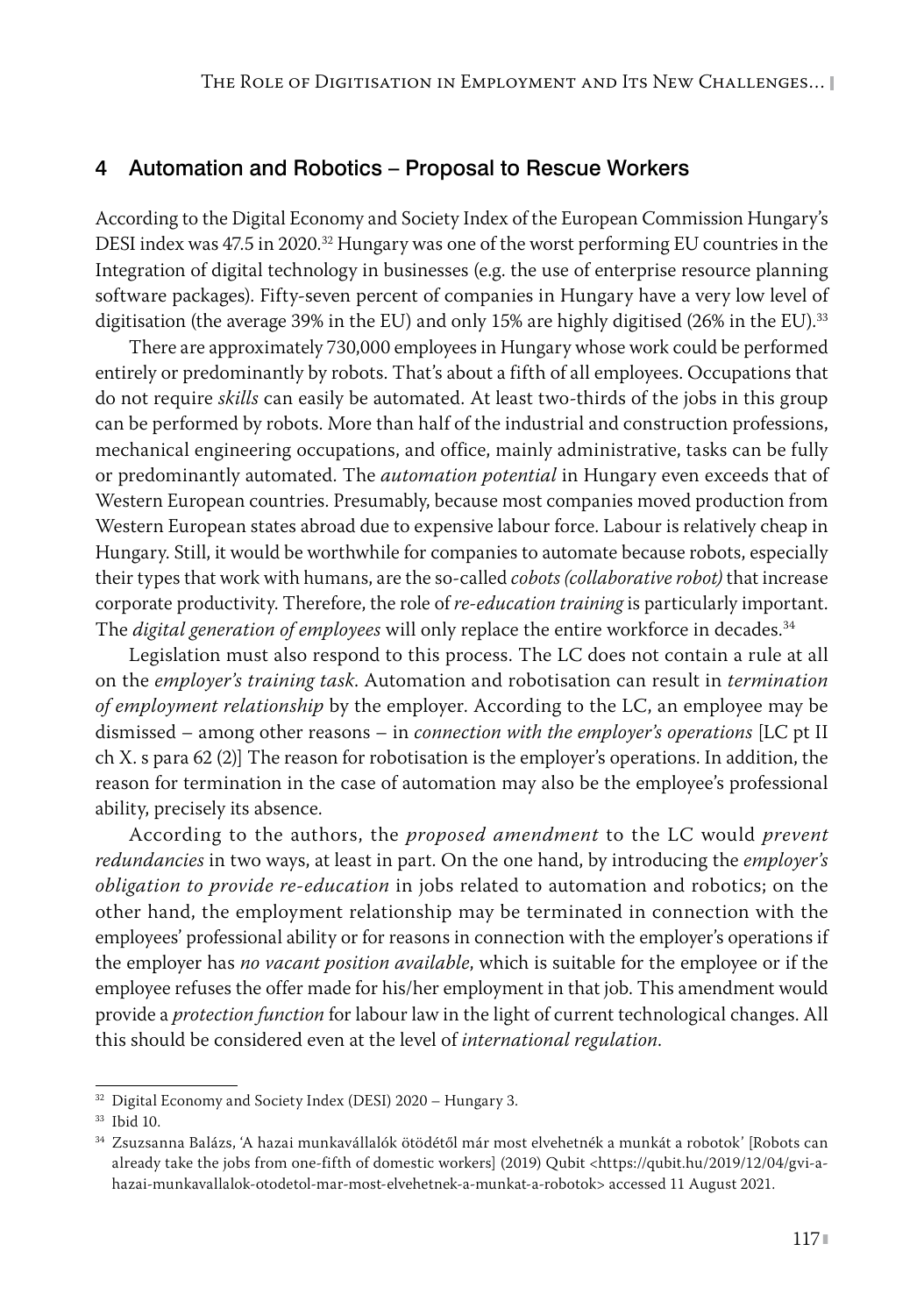# IV Italy: Moving Away from Binary Code

#### 1 Juridical Subordination and Symptomatic Indices

The Italian labour law can be defined as a *'binary system'*35, in the sense that it contains only two types of reference labour contracts: subordination and autonomy. The distinction between these two legal types is quite clear. Tele-work, home-work and the new type of *agile-work*, 36 are all subordinate contracts.

According to the Italian Civil Code, the worker is self-employed if he/she works *'without any relationship of subordination'*.

Among these two different legal types, there is a large grey slice of workers whom common sentiment considers worthy of protection anyway.

In the absence of a normative formalisation of an intermediary type of contractual relationship, legislators and domestic case law tend to qualify labour relations using symptomatic clues.

In this scenario, digital platforms challenge labour law, mainly because they represent a 'deconstruction factor outside the traditional jurisprudential indexes<sup>'37</sup> on the qualification of employment relationships. Within digital platforms, the relationships established between operator and platform can be traced back to a multiplicity of legal contracts. It has been emphasised that this new form of economic organisation leads to the establishment of relationships that are difficult to classify as subordinate or self-employed work, and that work on the platform actually has characteristics that can be classified as both of these categories.38 Among these clues, economic dependence, as well as the integration of the service into the company, is becoming increasingly important.

<sup>35</sup> See also, in English, Pierluigi Digennaro, 'Subordination or subjection? A study about the dividing line between subordinate work and self-employment in six European legal system' (2020) 6 (1) LaBoUR&Law, DOI: 10.6092/ issn.2421-2695/11254, and in particular pages 31–36, related to the Italian legal system.

<sup>36</sup> According to the law (art 18–24, Law n. 81 of 2017), *agile-work* is a particular method of execution of the subordinate employment relationship, performed partly inside the company premises and partly outside without a fixed location. See, in literature, Luigi Fiorillo, Adalberto Perulli (a cura di), *Jobs Act del lavoro autonomo e del lavoro agile* (Giappichelli 2018, Torino); Adalberto Perulli, *Oltre la subordinazione: la nuova tendenza espansiva del diritto del lavoro* (Giappichelli 2021, Torino). The literature on the concept of 'subordination' in the Italian legal framework is very extensive. For an effective general analysis see Pietro Ichino, *Il lavoro subordinato: definizione e inquadramento* (Giuffrè 1992, Milano); in English see Tiziano Treu, *Labour Law in Italy* (6th edn, Wolters Kluwer 2020, Milano); Franco Carinci, Emanuele Menegatti, *Labour Law and Industrial Relations in Italy* (Wolters Kluwer 2015, Milano).

<sup>37</sup> Francesco Bano, 'Il lavoro povero nell'economia digitale' (2019) 1 Lavoro e Diritto, 129 ss.

<sup>38</sup> Eurofound, Employment and working conditions of selected types of platform work, 2018, <https://www. eurofound.europa.eu/it/publications/report/2018> accessed 10 August 2021. The European Commission itself, moreover, considers that the collaborative economy is bringing about a structural change, characterised, among other things, by the fact that the boundaries between self-employed and subordinate workers are increasingly blurred. It also states that for the subordination requirement to be met, the service provider must act under the direction of the collaborative platform, which determines the choice of activity, remuneration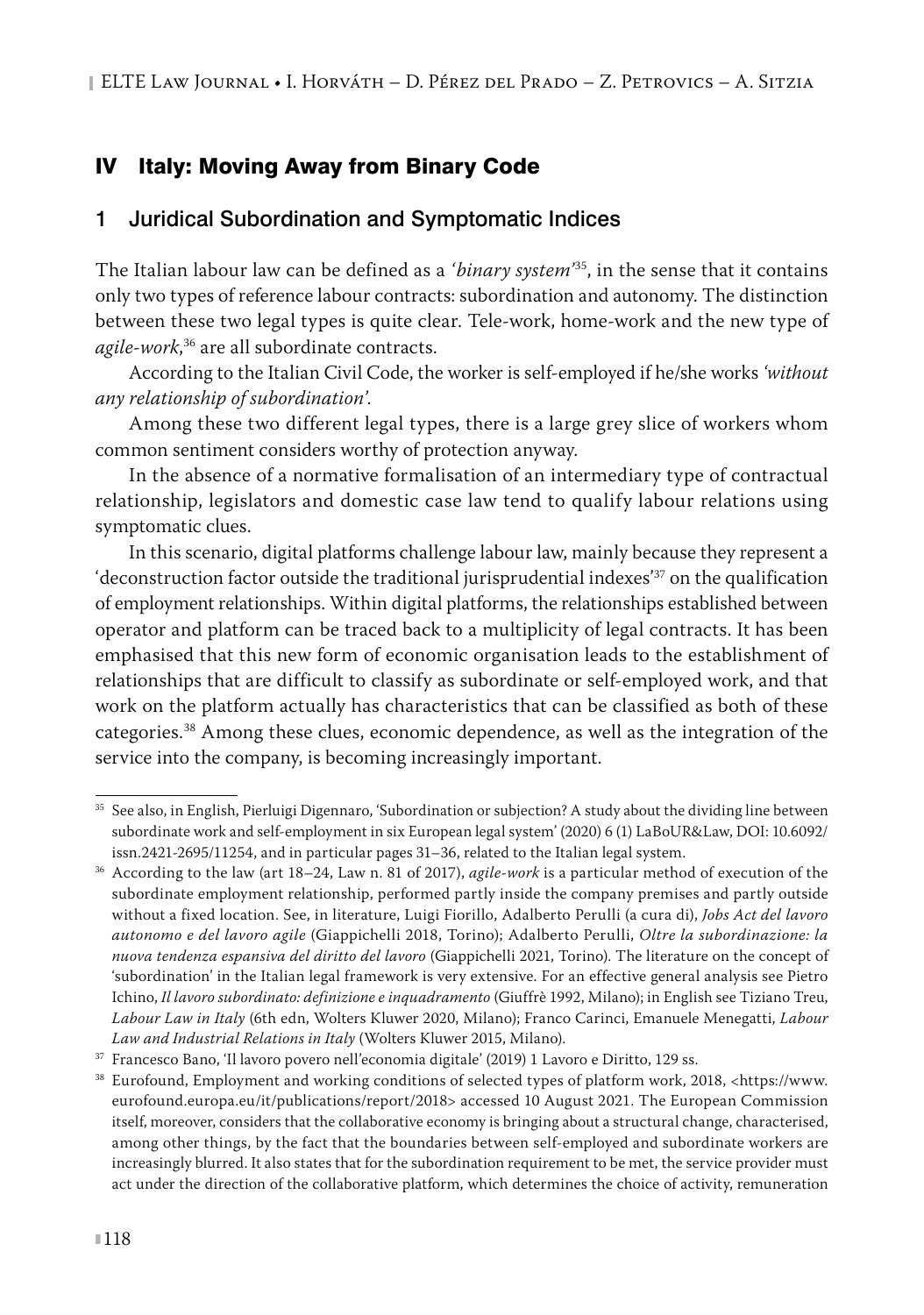The use of this index achieves an expansive trend in the protection of subordinate labour.

In the Italian legal system, this approach is today particularly revitalised, in view of the need to distinguish the traditional concept of subordination from the new normative subtypes, progressively introduced or revised by the legislators such as *'coordinated collaboration'* (art 409, § 1, n. 3 of the *codice di procedura civile*, modified by art 15, § 1, a) of Law 81/2017), the *'organised collaboration […] also by a digital platform'* (art 2 of Legislative Decree n° 81/2015, modified by art 1, §1, lett. a) of the Law decree n° 101/2019, converted in Law n° 128/2019) and the contract of the *'worker by bike'* for the delivery of goods in urban areas (art 47 bis of Legislative Decree n° 81/2015,<sup>39</sup> introduced by the art 1, § 2 of the Law Decree n° 101/2019, converted in Law n° 128/2019).

However, the legislator has introduced rules that identify median concepts situated between subordination and independence (autonomy): Art. 2 of the Legislative Decree no. 81 of 2015 provides that in the presence of *'hetero-organisation'*, the autonomous worker benefits from the extension of the protection regime typical of subordinate work.

It must be specified that this effect is excluded by the rule when

national collective agreements entered into by comparatively more representative trade union associations at national level provide for specific disciplines concerning economic and regulatory treatment, due to the particular production and organisational needs of the relevant sector [Article 2(2) of the cited 2015 Legislative Decree].

This aspect is particularly relevant because, with this rule, the Italian legal system opens up collective bargaining for parasubordinate self-employed workers (who are not false selfemployed people). It should be remembered that many legal systems do not allow workers who do not have a (subordinate) employment relationship to benefit from collective bargaining.<sup>40</sup> The explicit recognition of the relevance of ad hoc collective bargaining, including self-employed persons under the scope of collective bargaining agreements, is therefore particularly interesting. However, the problem of the subjective effectiveness of these collective agreements remains unresolved in the Italian legal system, as well as the problem of measuring the representativeness of the stipulating collective actors. In Italy,

and working conditions. See European Commission, *A European agenda for the collaborative economy*, 2 June

<sup>2016,</sup> COM(2016) 356 final. 39 About this point see, in English, A. Aloisi, V. De Stefano, *Delivering employment rights to platform workers* (Il Mulino 2020, Bologna) <https://www.rivistailmulino.it/a/delivering-employment-rights-to-platform-workers> accessed 10 August 2021. See also the Analytical document of the Commission Staff Working Document, European Commission, Brussels, 15 June 2021, SWD(2021)143 final, page 62.

<sup>40</sup> Xavier Beaudonnet, *Le droit de négociation collective des travailleurs considérés comme indépendants au regard des norms de l'organisation internationale du travail*, in *Le droit de négociation collective des travailleurs indépendants: Cadrages théoriques et études de cas*, edited by Daniel Dumont, Auriane Lamine and Jean Benoît Maisin, 2020, 55–79, Droit Social, Larcier.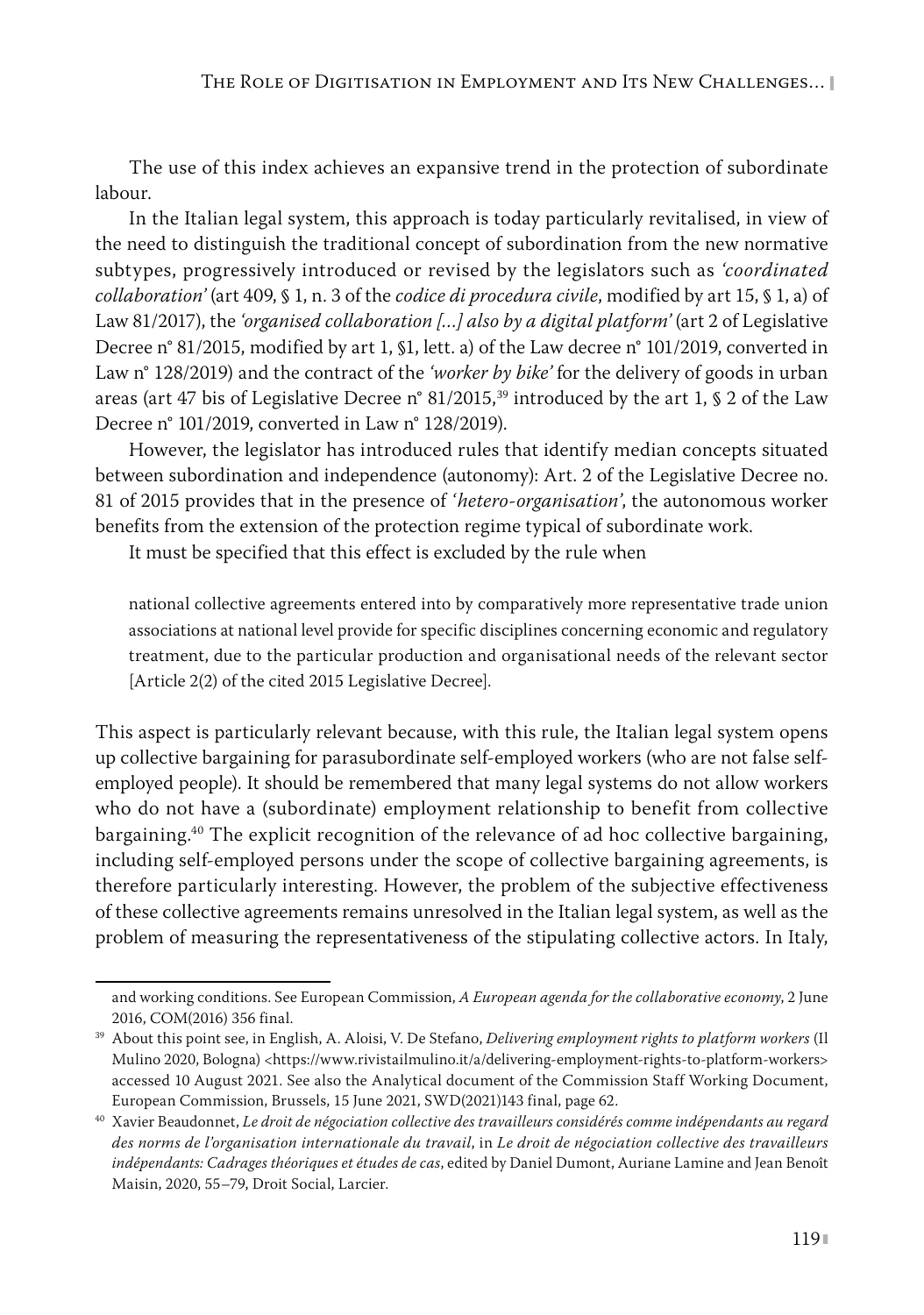there have been spontaneous non-union forms of rider aggregation (e.g. the case of Riders Union Bologna, defined as a new form of informal metropolitan trade unionism and the «Bologna Charter»<sup>41</sup>).

Italian legislation also includes a particular option, highlighted by the European Commission document of 2021, of voluntary 'certification' of the authenticity of employment contracts, which produces a sort of presumption for labour, social protection and tax authorities, which only a court could reverse.<sup>42</sup>

The resulting system is difficult to understand. The actual model can be described as follows.

| <b>Definitions</b>             | Subordinazione<br>(dependent<br>workers) | Autonomia<br>(indepen-<br>dent<br>workers) | 'Para-<br>subordinazione'<br>(semi-dependent<br>workers) | 'Etero-<br>organizzazione'<br>(quasi-dependant<br>workers) | <b>Riders</b>                                                                                                               |
|--------------------------------|------------------------------------------|--------------------------------------------|----------------------------------------------------------|------------------------------------------------------------|-----------------------------------------------------------------------------------------------------------------------------|
| Law<br>references              | Art 2094 c.c.                            | Art 2222<br>C.C.                           | Art 409 c.p.c.                                           | Art 2 d.lgs.<br>81/2015                                    | Art 47-bis<br>d.lgs. 81/2015<br>(introduced by<br>art 1, co. 1, lett.<br>c) d.l. 101/2019,<br>conv. in l.<br>128/2019       |
| Essential<br>points            | Employers'<br>directive power            | Absence of<br>directive<br>power           | Coordination and<br>continuity                           | Etero-organisation                                         | Absence of<br>directive power,<br>particular<br>types of means<br>of transports',<br>delivery of<br>goods in urban<br>areas |
| <b>Rules</b> and<br>guaranties | Entire labour<br>law                     | Outside<br>labour law                      | Some guarantees,<br>very general (law<br>81/2017)        | Entire labour law                                          | Some specific<br>guarantees                                                                                                 |

Table 1.

The point is that *'subordination'* characterises *only* the first legal kind (art 2094), while the other forms remain structurally autonomous.

<sup>41</sup> See here: <http://www.comune.bologna.it/archivio-notizie/firmata-bologna-la-carta-dei-diritti-fondamentalidei-lavoratori-digitali-nel-contesto-urbano> accessed 10 August 2021. About Riders Union Bologna cf. Riccardo Mancuso, *La voce di Riders Union Bologna*, (2021) Lavoro Diritti Europa [<https://www.lavorodirittieuropa.it/](https://www.lavorodirittieuropa.it/dottrina/lavori-atipici/616-la-voce-di-riders-union-bologna) [dottrina/lavori-atipici/616-la-voce-di-riders-union-bologna](https://www.lavorodirittieuropa.it/dottrina/lavori-atipici/616-la-voce-di-riders-union-bologna)> accessed 10 August 2021.

 $42$  See the Analytical document of the Commission Staff Working Document, European Commission, Brussels, 15 June 2021, SWD(2021)143 final, page 82.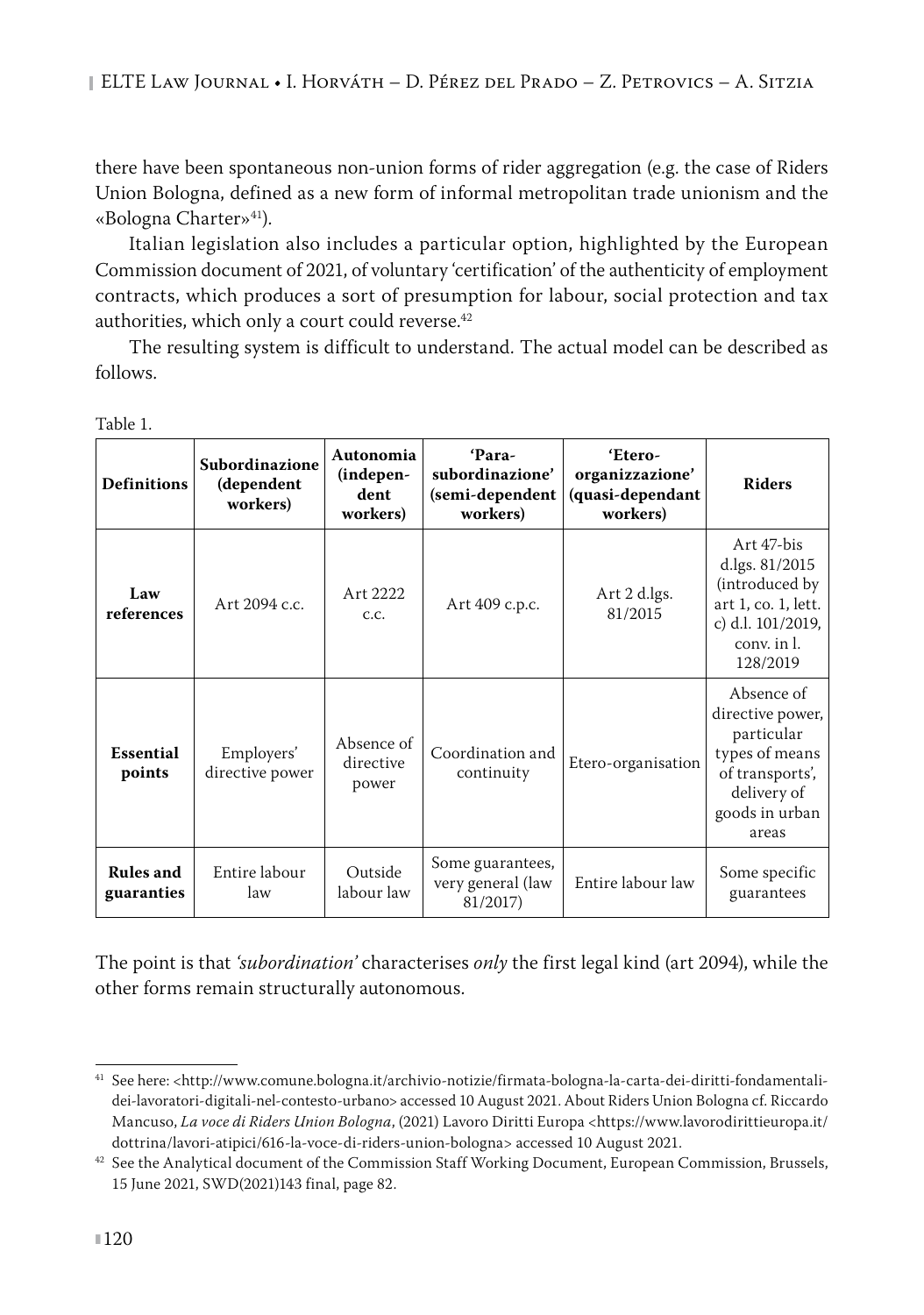That is, technically, not a question of contract types in their own right, but of subcategories of autonomous work, to whom the law recognises some or all guarantees of the 'subordinate' (employment) work in different ways.<sup>43</sup>

The first judgment of the Italian Supreme Court on the concept of *'hetero-organisation'* (*Corte di Cassazione*, 24 January 2020, n° 1663) concerns the qualification of the employment relationship of modern platform deliverers.<sup>44</sup>

Therefore, the Italian model shows a tendency to extend the protective network of labour law to forms of collaboration that do not have the rigorous characteristics of legal subordination.

Such a perspective seems to be consistent with the teleological approach put forward by the European Commission in the Agenda for a Collaborative Economy of 2 June 2016 [Com (2016) 356 Final], which calls on Member States to ensure fair work and adequate and sustainable social protection.

The Italian Supreme Court recognises *'equivalent protection and, consequently, recourse to the full application of the discipline of subordinate labour'.*

This extension of the gateway to labour law protection finds its parallel in the tendency of the case law of the Court of Justice of the European Union to reconstruct the concept of *'worker'* to achieve the objective of *'EU employment protection'.*

The most emblematic passage of the 2020 judgment is where the Italian Court states, regarding *'hetero-organised'* collaboration, that

it makes no sense to ask whether these forms of collaboration, so characteristic and time to time offered by the rapidly and constantly changing economic reality can be placed in the realm of subordination or autonomy, because what matters for them is that, for them, in a common ground with fleeting borders, the legal system has expressly established the application of the rules on subordinate work, by establishing a disciplinary rule.<sup>45</sup>

<sup>&</sup>lt;sup>43</sup> The Analytical document of the Commission Staff Working Document, European Commission, Brussels, 15 June 2021, SWD(2021)143 final, affirms that the Italian legal system 'have created a third/intermediate category of employment, usually for self-employed individuals depicting a degree of economic dependency towards a quasi-employer' (page 38 of the document). This statement is not entirely accurate from a technical

legal point of view. 44 The judgment cited in the text has been the subject of numerous analyses in doctrine. For a series of openaccess comments, see the dedicated issue of the journal Lavoro Diritti Europa on the web site <https://www. lavorodirittieuropa.it/archivio-rivista-lavoro-diritti-europa/419-indice-del-numero-1-2020-della-rivista> accessed 10 August 2021. Something about this judgment in V. De Stefano, I. Durri, C. Stylogiannis, M. Wouters (n 23) 22.

<sup>45</sup> About this topic see F. Perrone, A. Sitzia, 'Lavoro autonomo e indicatori di subordinazione nel diritto europeo: l'integrazione del lavoratore nell'organizzazione dell'impresa' in F. Basenghi, L. Di Stefano, A. Russo, I Senatori (a cura di), *Le politiche del lavoro della XVIII Legislatura: dal Decreto Dignità alla gestione dell'emergenza Covid-19*, (Giappichelli 2020, Torino) 147 ff.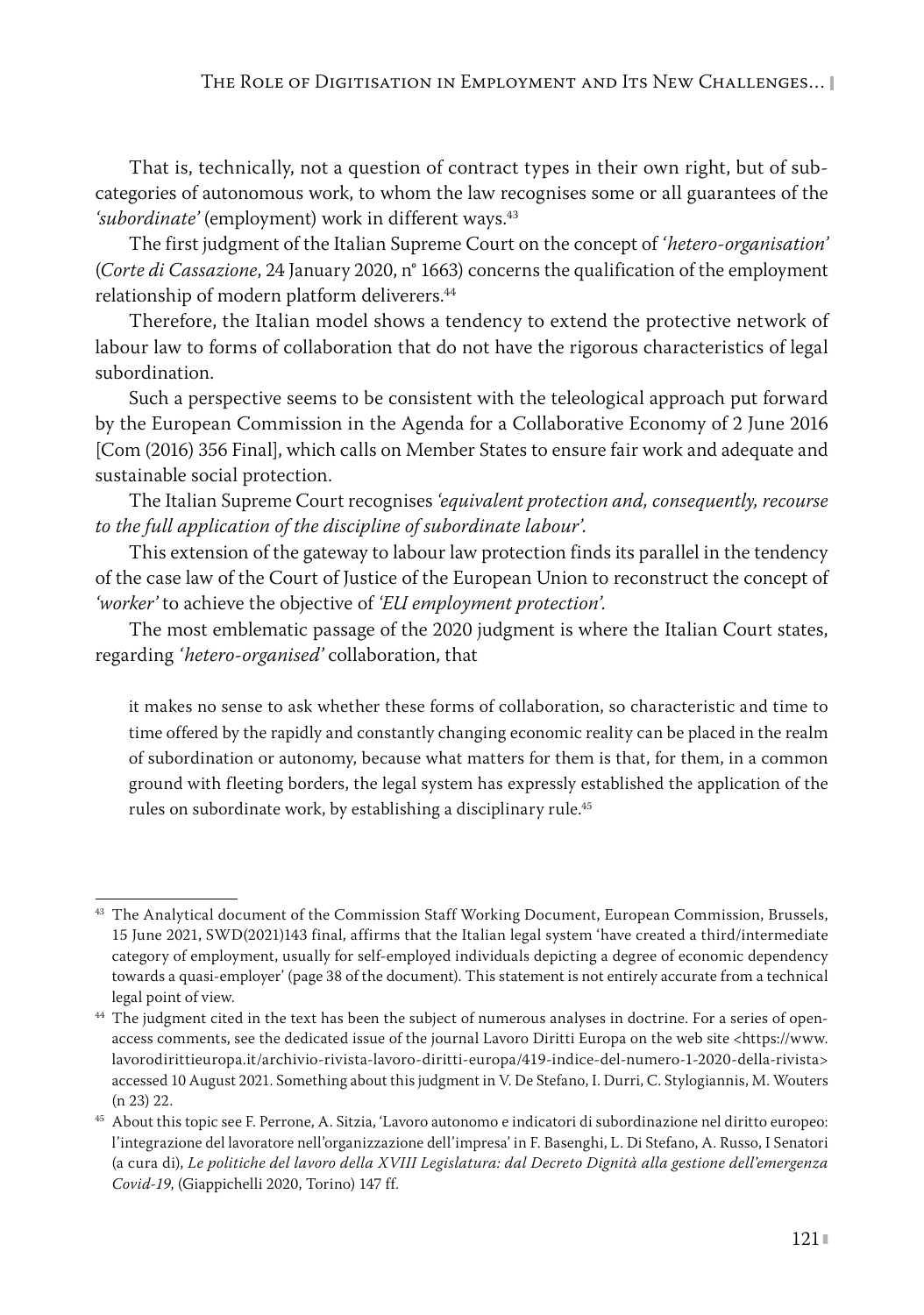The Court attempts to identify a systemic key to the Italian model, which is based on a *choice of a legislative policy which aims to ensure the same protection for the worker as for subordinate labour, to protect riders who are clearly considered in a state of economic weakness, operating in a grey area between autonomy and subordination*.

The *'economic weakness'*, is related to *'hetero-organisation'* which is characterised as an *'element of a functional relationship of collaboration with the contractors' organisation'*.

It remains to be defined what *' functional integration into the contractors' organisation'* consists of. The *'Foodora'* case provides a clear example: the *'rider'* is inserted in a very widespread computer system, which allows him or her to be subjected not only to organisational indications regarding delivery time and location, but also to their communication in real time, delivery by delivery, as well as their constant control by the *'App'* and the fundamental relevance of the working activity set in the contract for the needs of the contractors' activity.

#### 2 Telework in the Framework of Agile-work

In Italy there is no official statistics which provide the total number of teleworkers in the private sector. It also worth noting that telework is more widespread in large companies.46

Regarding private employment relationships, there is no legal regulation of telework.<sup>47</sup> The legislator merely encourages the use of this method of working, without giving it a general definition. ETFA was transposed by the *'interconfederale'* agreement of 9 June 2004 within Confindustria (this is, however, a collective agreement, not binding *erga omnes*).

There is another intermediate mode, the so-called *agile-work* (smart working),<sup>48</sup> which is not a new type of employment contract, but a special way of performing work within a normal employment relationship: in particular, it allows workers to organise their work activities with greater flexibility, as there are no specific constraints on working time or place of performance.

In fact, art 18 of Law no. 81 of 2017 clarified that *agile-work* is characterised by the following peculiarities: work can be carried out in phases, cycles and objectives; there are no constraints on working hours or place of work; it is possible to use technological tools to carry out the work activity and, in this case, it is the employer him/herself who is responsible for their proper functioning and safety; work can be carried out inside or outside

<sup>46</sup> Michele Tiraboschi, 'Telework in Italy: The Legal Framework and the Reality' ADAPT – DEAL, University of Modena and Reggio Emilia (Italy) <www.bollettinoadapt.it/wp-content/uploads/2016/02/TELELAVOROtiraboschi.pdf> accessed 12 August 2021. See also L. Gaeta, P. Pascucci (a cura di), *Telelavoro e diritto* (Giappichelli 1998, Torino).

<sup>&</sup>lt;sup>47</sup> Telework (or, more precisely, 'remote working') in public administrations is regulated by the Presidential Decree no. 70 of 1999. In literature see L. Gaeta, P. Pascucci, U. Poti (a cura di), *Il telelavoro nelle pubbliche amministrazioni* (Il Sole 24 Ore ed, 1999, Milano).

<sup>48</sup> For an overall perspective see, for all, G. Zilio Grandi, M. Biasi (a cura di), *Commentario breve allo statuto del lavoro autonomo e del lavoro agile* (Cedam 2018, Milano, Padova).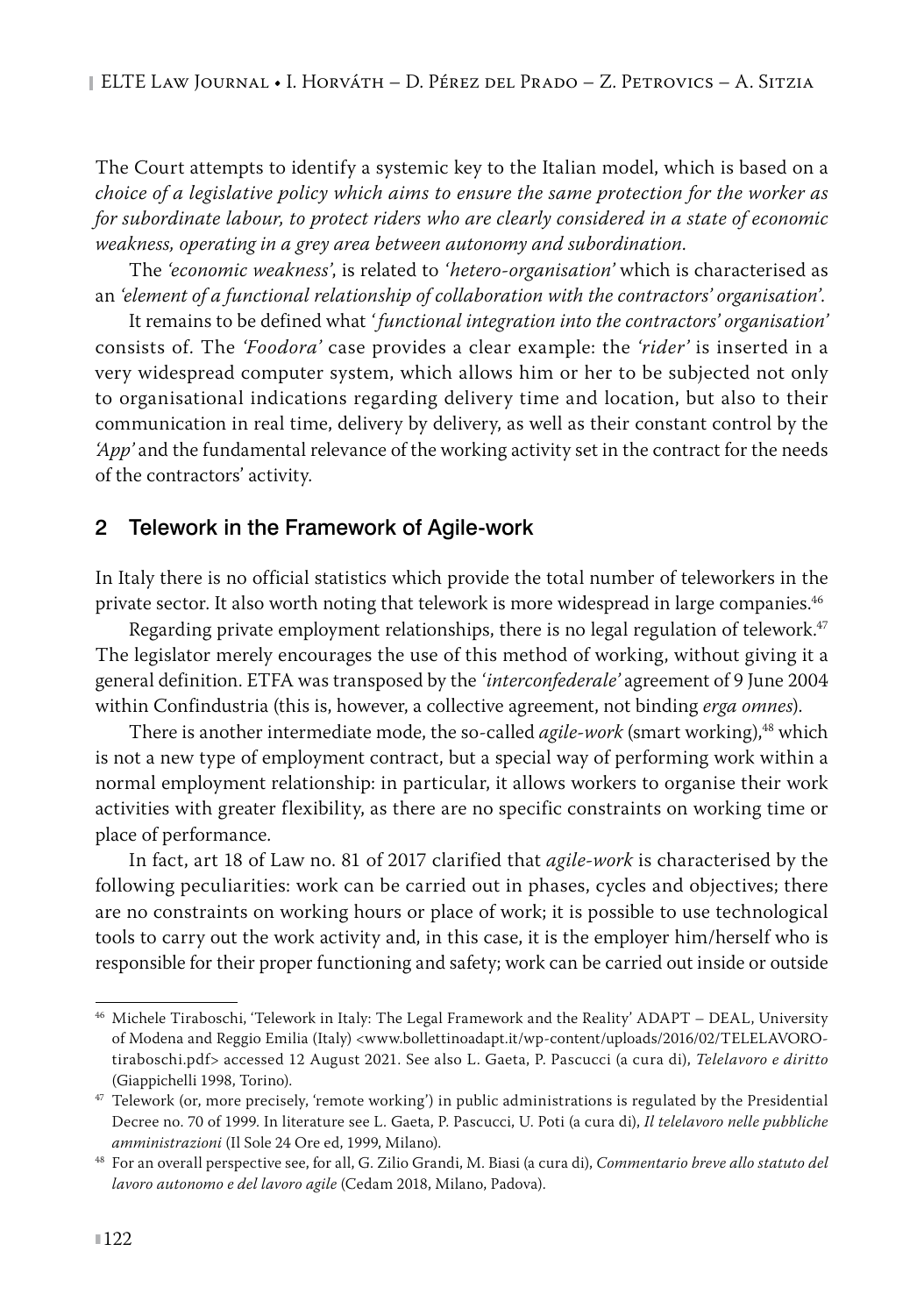company premises. Until the outbreak of the pandemic, *agile-work* had been limited mostly to multinational companies, but it has undergone significant changes with the impact of the emergency legislation.<sup>49</sup>

# 3 Automation and Robotisation: Risk of Manual Tasks

According to the Digital Economy and Society Index of the European Commission, Italy's DESI index was 43.6 in 2020.<sup>50</sup> In 2019, it dropped two places and ranked last in 2020 in the EU on the Human Capital dimension: only 42% of people aged 16–74 years have at least basic digital skills (58% in the EU) and 22% have above basic digital skills (33% in the EU).51 The percentage of enterprises using social media increased to 22% (close to the EU average of 25%).52

According to the OECD skills Outlook 2019, 13.8% of Italian workers are in occupations at high risk of automation and would need moderate training (up to one year) to move to safer jobs, with a low or medium risk of automation, while another 4.2% would need an intensive training course (up to 3 years). About 4 million workers who mainly carry out manual tasks may appear more at risk than those who perform cognitive tasks.<sup>53</sup>

# V Spain: Pioneering out of the Binary System

# 1 A Third Status or the Classical Solution – Academic and Judicial **Debate**

As in other countries, in Spain the debate on platform work has been focused on transport platforms and, more specifically, on delivery services and the possible existence of an employment relationship as the door to entry under the protection of labour law. Aside from the legal changes which are right now being developed, the first impact of the platform economy has been taken by both the academia and the courts.

<sup>49</sup> See Arianna Castelli, Caterina Camposano, 'Lavoro agile – Smart working' <https://www.wikilabour.it/ dizionario/tipologie-contrattuali/lavoro-agile-smart-working/> accessed on 12 August 2021.

<sup>50</sup> 'Digital Economy and Society Index (DESI) 2020 – Italy' 3.

<sup>51</sup> Ibid 7.

<sup>52</sup> Ibid 10.

<sup>53</sup> OECD, 'OECD Skills Outlook 2019. Thriving in a Digital World' 2021 <https://www.oecd-ilibrary.org/sites/ df80bc12-en/index.html?itemId=/content/publication/df80bc12-en> accessed 13 August 2021; 'Lavori a rischio automazione dopo la crisi Covid-19: il punto' [Jobs at risk of automation after the Covid-19 crisis: the point] Network Digital 360 <https://www.agendadigitale.eu/industry-4-0/lavori-a-rischio-automazione-dopo-lacrisi-covid-19-previsioni-e-contromisure/> accessed 13 August 2021.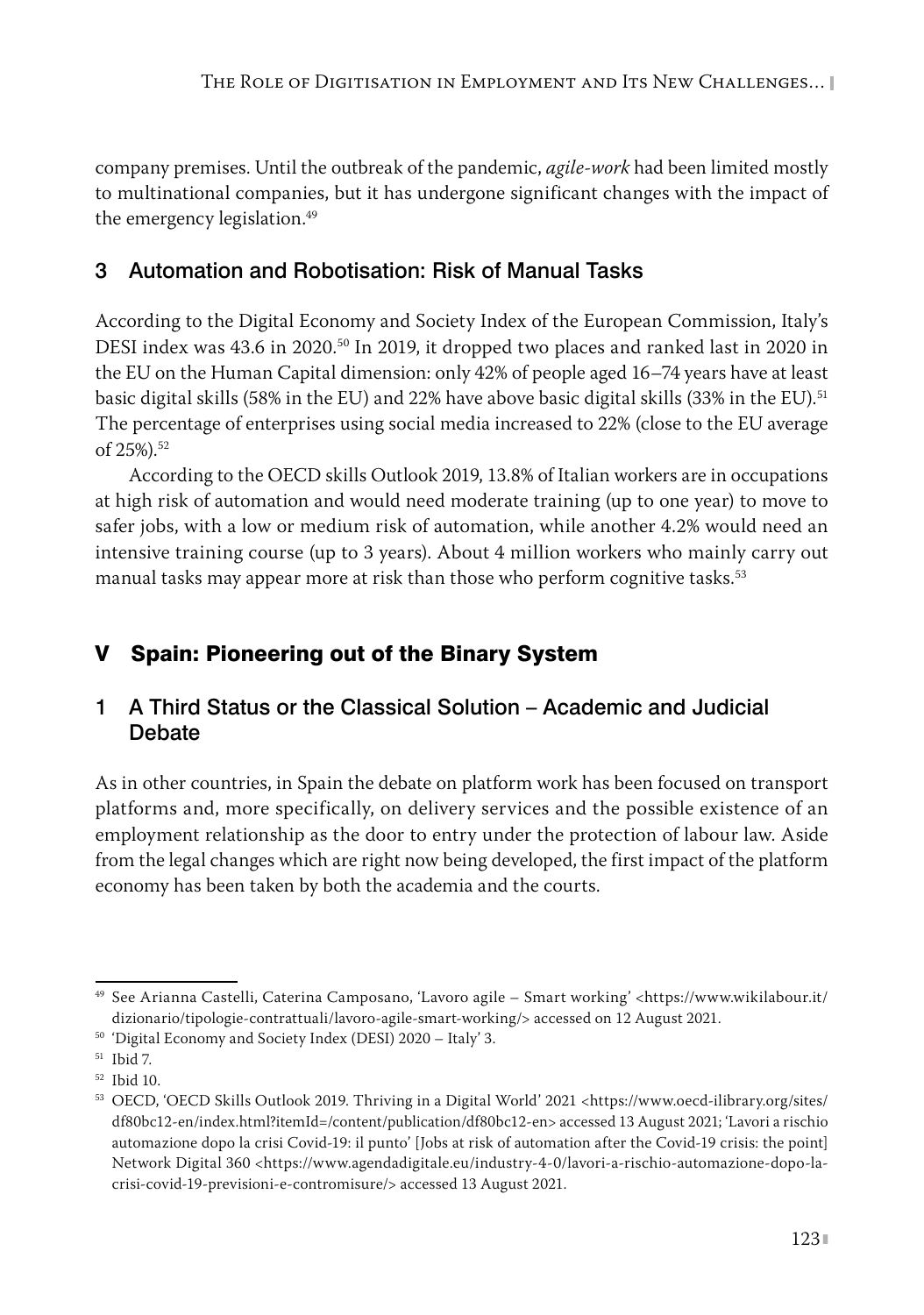Regarding the first one, the debate has been highly intense and could be summarised from three different perspectives:<sup>54</sup>

First, the position of the companies, supported by some economists and lawyers, which requires specific regulation for platform work, which would be outside the archetypical confrontation between employment and self-employment and suggests the existence of a *tertium genus* which needs its own regulatory framework. In other words, from this point of view, the solution would crystalise in the creation of a fourth new category to be added to the three (employee, self-employee or TRADE).<sup>55</sup>

Second, the perspective close to trade unions' point of view, supported by most of academia, which highlights that the business model of platforms would be based on a strategy focused on saving costs by avoiding (fraudulently) the application of labour and social security law. From this perspective, the solution would be the same, revealing the abuse and applying the correct legal framework; that is, labour law.<sup>56</sup>

<sup>54</sup> Diego Álvarez Alonso, 'Plataformas Digitales y Relación de Trabajo' [Digital Platforms and Employment Relationship] in Joaquín García Murcia (ed), *Nuevas tecnologías y protección de datos de carácter personal enlas relaciones de trabajo* (Gobierno de Asturias – Universidad de Oviedo 2019).

<sup>55</sup> Jesús Rafael Mercader Uguina, 'La prestación de servicios en plataformas digitales: nuevos indicios para una nueva realidad' [Delivering service by platforms: new evidences for a new reality] in Adrián Todolí Signes and Macarena Hernández-Bejarano (eds), *Trabajo en plataformas digitales: innovación, derecho y mercado [Working at digital platforms: innovation, law and market]* (Aranzadi 2018); Alfonso Martínez Escribano, '¿Nuevos trabajadores? Economía colaborativa y Derecho del Trabajo. Repensando el Derecho del Trabajo: el impacto de la economía colaborativa' [New Workers? Collaborative Economy and Labour Law. Rethinking Labour Law] [2018] Derecho de las relaciones laborales, 48; César Otero Gurruchaga, 'El complicado encaje de los trabajadores de la economía colaborativa en el Derecho Laboral: Nuevos retos para las fronteras de la laboralidad' [The complicated fit of collaborative economy workers in Labor Law: New challenges for the borders of employment] [2018] Derecho de las relaciones laborales, 61; Francisco Pérez de los Cobos y Orihuel, CEl trabajo en plataformas digitales' [Work at digital platforms] in Yolanda Sánchez-Urán Azaña, and María Amparo Grau Ruiz (eds), *Nuevas tecnologías y derecho: retos y oportunidades planteadas por la inteligencia artificial y la robótica [New technologies and law: challenges and opportunities posed by artificial intelligence and robotics]* (Juruá Editorial 2019); María Luz Rodríguez Fernández (ed), *Plataformas digitales y mercado de trabajo [Digital Platforms and Labour Market]* (Ministerio del Trabajo, Migraciones y Seguridad Social, Subdirección General de Información Administrativa y Publicaciones 2019).

<sup>56</sup> Cristóbal Molina Navarrete, 'Derecho y trabajo en la era digital: ¿"revolución industrial 4.0" o "economía sumergida 3.0"?' [Law and work in the digital age: "industrial revolution 4.0" or "underground economy 3.0"?], *El futuro del trabajo que queremos [The Future of Work that We Want]*, (vol II, OIT 2017); Adrián Todoli Signes, *El Trabajo En La Era de La Economía Colaborativ*a [Work in the Age of the Sharing Economy] (Tirant lo Blanch 2017); Anna Ginès Fabrellas, 'Diez retos del trabajo en plataformas digitales para el ordenamiento jurídico-laboral español' [Ten challenges of working on digital platforms for the Spanish legal-labour system] [2018] Estudios financieros. Revista de trabajo y seguridad social: Comentarios, casos prácticos : recursos humanos, 89; Francisco Trillo Párraga, 'El trabajo en plataformas virtuales: a propósito del caso Uber' [Work on virtual platforms: about the Uber Case] in Adrián Todolí Signes and Hernández-Bejarano, Macarena (eds), *Trabajo en plataformas digitales: innovación, derecho y mercado [Working at digital platforms: innovation, law and market]* (Aranzadi 2018); Antonio Pedro Baylos Grau, 'Los derechos digitales y la negociación colectiva' [Digital rights and collective bargaining] [2019] Diario La Ley, 2.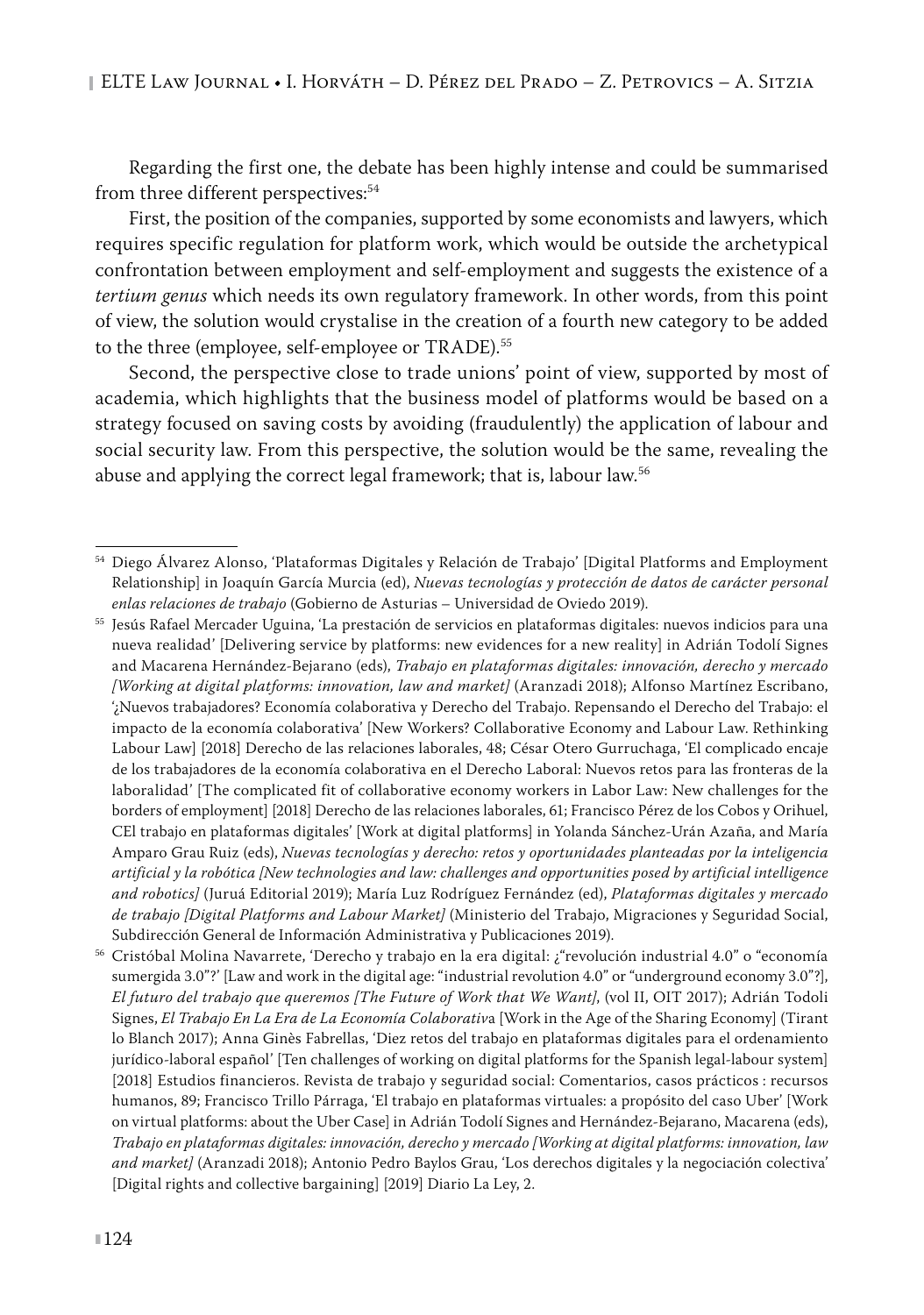Finally, there is still room for a third intermediate position, which is based on the idea that it is not new categories that are needed, but simply the adaptation of the three that already exist. This point of view does not prejudice the classification as employee, selfemployee or economically dependent self-employee but suggests that, depending on the final accommodation according to the particular circumstances of the case, specific rules should be considered.<sup>57</sup> This would be the option chosen by the 'Riders' Law' (see below) but keeping in mind that this proposal selects one alternative, the employment relationship, as the most appropriate one to regulate the professional activities concerning delivering platforms, setting adaptations in different areas and keeping aside any other alternatives. It must be warned that this Law is applicable to this type of platform exclusively, so cases placed on other platform sectors should be analysed, as is being done so far. However, the introduction of this new element in the debate is not without risk. There is a possibility of creating another friction point if courts extend its application to other sectors, by analogy, even when the rule is circumscribed to delivery.

The courts have been the precise pillar of debate in Spain. Since 2018, several rulings analysed Deliveroo's, Take Eat Easy's and Glovo's models, to determine if riders who work for them (and who had usually been terminated previously) should be considered as employees, as self-employees or as TRADEs. According to the courts' resolutions, delivered from 2018 to October 2020, the following elements must be highlighted: *i*) the discussion is monopolised by delivery platforms, *ii)* despite the Supreme Court having the final word before its resolution, the debate was clearly inclined in favour of the existence of an employment relationship, and *iii*) this would not preclude other solutions for other types of platforms.<sup>58</sup>

If focused on the details, the discussion was more open at the first instance level, despite most of the resolutions pointing to the employment relationship direction, than upon appeal, where the discussion clearly drove to this solution. The only judgement in favour of the existence of self-employment, Judgment of the Supreme Court of the Region of Madrid 19–9–2019, was corrected by the following ones delivered by the same court and this position has been kept since then. Accordingly, it is possible to say that the appellate level's opinion is practically unanimous.

The reasons provided by the courts for mostly adopting this option can be summarised according to the main factors that support the notion of an employment relationship.<sup>59</sup> On the one hand, the existence of subordination is justified, because the company obtains the profits of the riders' activity and assumes the risks of that task. Additionally, the rider cannot

<sup>57</sup> Alonso (n 54).

<sup>58</sup> A summary of these judgments can be found: <https://ignasibeltran.com/employment-status-of-platformworkers-national-courts-decisions-overview-argentina-australia-belgium-brazil-canada-chile-francegermany-italy-nederland-new-zealand-panama-spain-switzerl/> accessed 10 August 2021.

<sup>59</sup> COGENS Project, *Collective Bargaining in the Gig Economy – Who and for Whom* (COGENS – Collective Bargaining and Gig Economy: New Perspective 2020) Spain's preliminary results of the project. More info: www.cogens2019.eu.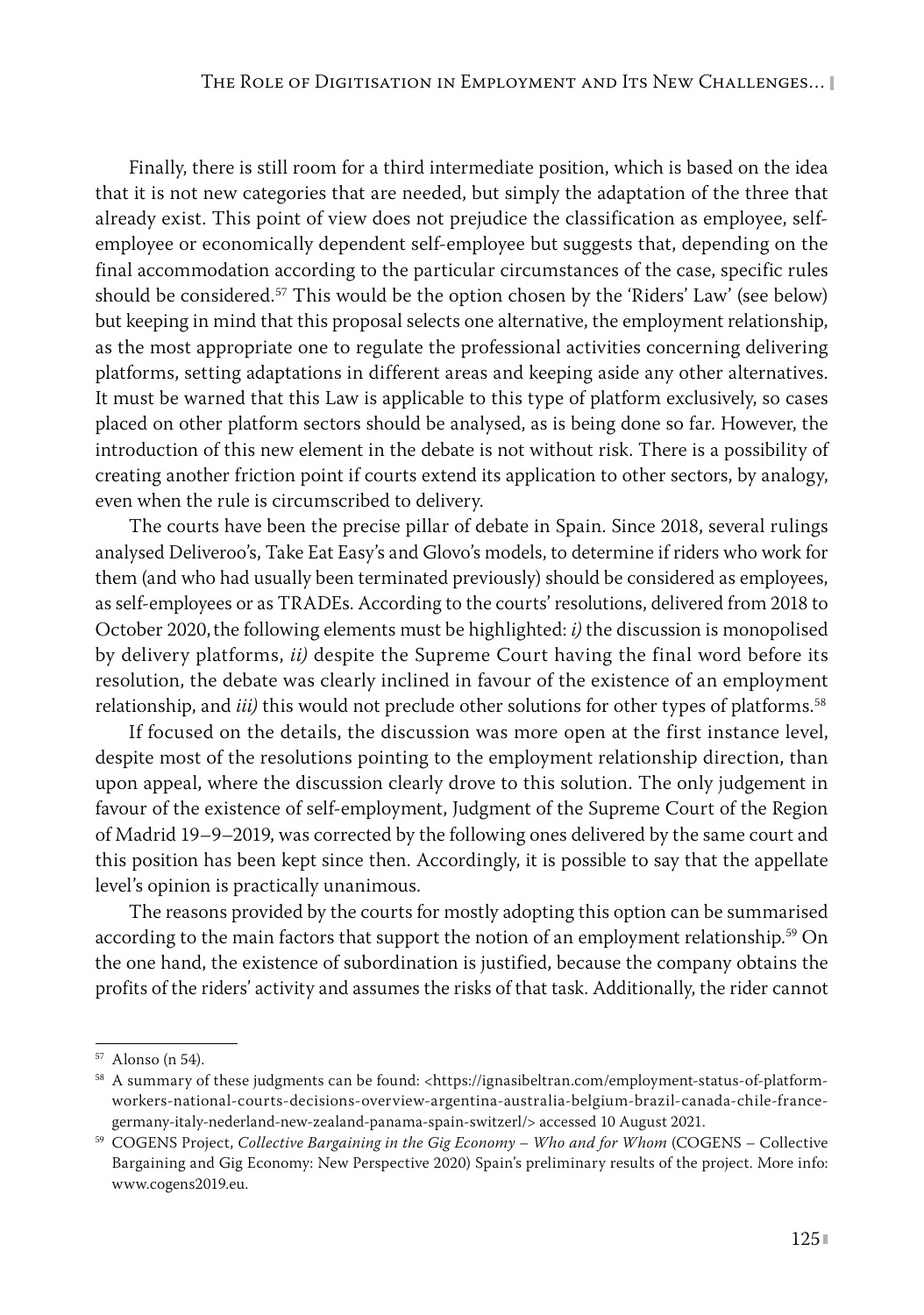lend his activity disconnected from the platform, owing to the platform being the essential intermediary between the rider and the client. Furthermore, the ownership of the vehicle and mobile phone cannot be considered as an evidence of non-subordination.

The rider could not lend his work outside the digital platform in which it is integrated. If he/she decided to undertake this type of activity by himself as a true self-employed person, he/she would be doomed to fail and his chances of growing as an entrepreneur would be non-existent, because 'the success of these platforms is due to the technical support provided by ICT, which they use for their development and exploitation of a brand' [Judgment of the Court of Madrid (nº 33) 11/02/2019]. In other words, the platforms business model uses the app as a technological tool, to interconnect subjects, so whoever is its owner determines the relationship, and, as a consequence, can be considered as evidence in favour of the existence of an employment relationship.

On the other hand, the existence of dependence can be affirmed on the base of several factors. It is true that, as companies usually highlight, riders enjoy a considerable margin of flexibility. For example, regarding working time, riders can choose the schedules and days on which they want to work, as well as the route or the number of orders they want to deliver, without the company being able to impose any of these requirements. Nevertheless, riders do not have absolute freedom when rejecting or accepting the service. The rider enjoys some flexibility, but this is the obvious result of the platforms' business model.

As the Judgment of the Court of Madrid (nº 33) 11/02/2019 explains, 'the assertive faculty in the choice of each microtask is the logical consequence of the atomisation of working time, because if the employer could always avail of the dealer at his will, this would place him in a situation of permanent availability, which would constitute a state of personal servitude, which would be contrary to the constitutional and EU conceptualisation of work as a right'. Furthermore, these rooms of freedom do not provide any power to negotiate their working conditions, since companies have an enormous number of distributors willing to work.

Consequently, when any rider refuses to undertake an assignment, he/she can automatically be substituted by another one.

The result is that the basic elements of the relationship, such as remuneration, are entirely determined according to parameters that the company establishes for each service.

Regarding judgments excluding the existence of an employment relationship, it is interesting to highlight that five 5 out of eight rulings established that these riders are TRADEs because they would not have the two main features of an employment relationship and, additionally, they would incorporate the main elements of an economic dependent self-employee.

Hence, according to this minority position, there is no employment relationship for two main reasons. On the one hand, there is no subordination because the rider would have almost absolute freedom to choose their working time, place, and route tasks, the rider has a direct relationship with the final clients if he or she accepts the task, and the rider provides their own bike and phone as the worker's tools. On the other hand, there would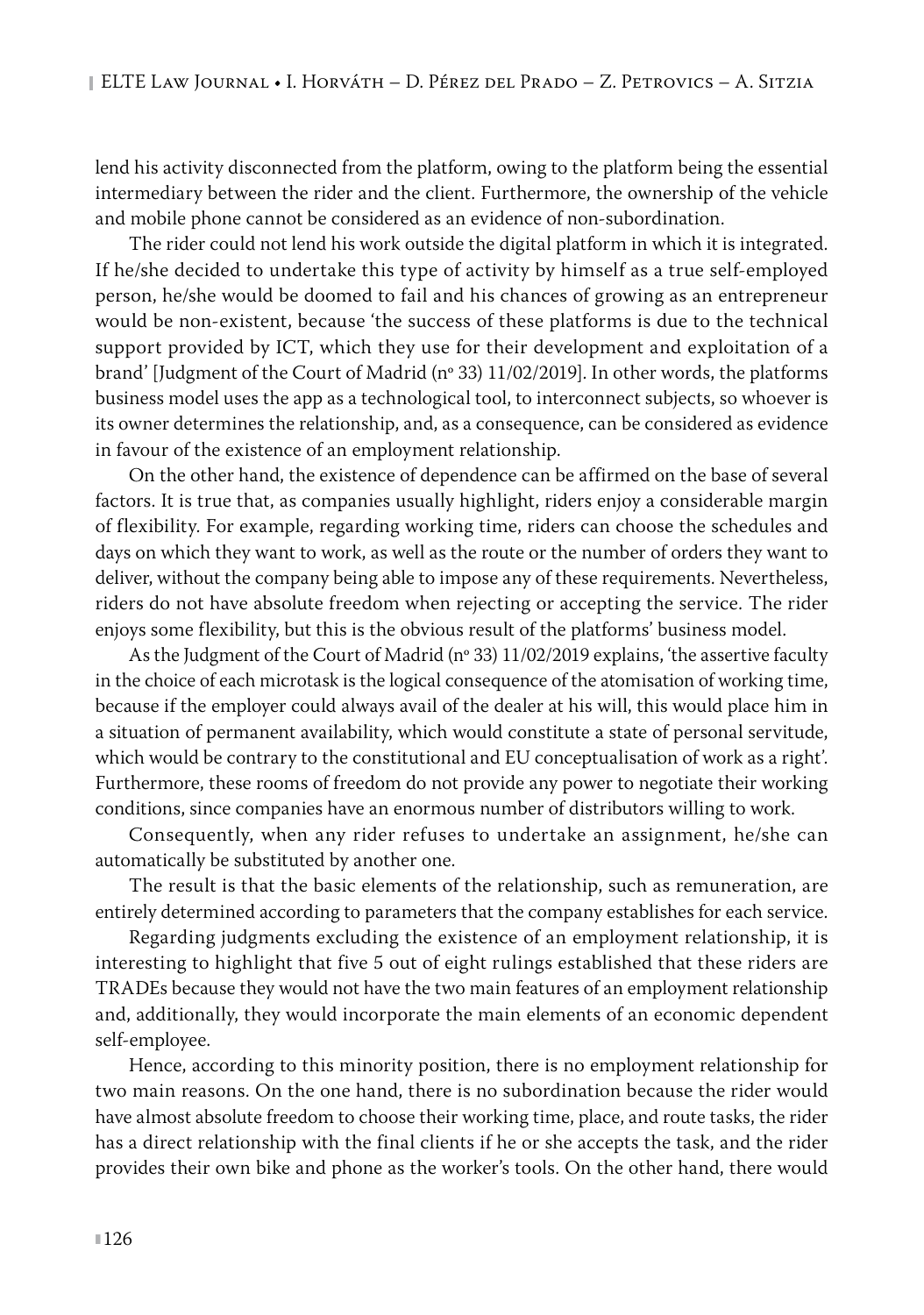not be dependence, because the company does not have any disciplinary tools to force riders to work if one of them refuses tasks, besides being the only case in which the rider doesn't perform his duty.

Nevertheless, once the employment relationship has been excluded, the most common situation is being under the TRADE's coverage. It must be kept in mind that TRADEs develop economic or professional activities for one client, from whom they receive at least 75% of their income and that, in Spain, around half of the platform employees work in this sector as a main or secondary activity.

Within these two positions, Spain's Supreme Court has inclined toward the existence of an employment relationship for the platform called Glovo. In its Resolution of 25 September 2020 (ECLI: ES:TS:2020:2924), it sets that a rider is not completely free to decide when she/ he works owing to the point system conditions of his activity; it is controlled by geolocation; his activity is determined by precise instruction on how to do the tasks, waiting time is paid; and the most important tool to develop the activity, the platform, belongs to the company. As was mentioned above, this resolution closes the judicial debate for the delivery sector, but not for others, nor even for other platforms.

#### 2 The Emergence of 'Riders' Law'

Spain passed the first European law on platform work. The so-called 'Riders' Law' (Law no 12 of 2021 $^{60}$ ), which was agreed with social partners, focused on two main issues. On the one hand, it sets a rebuttable presumption on the existence of an employment relationship for this type of workers.61 On the other hand, it regulates the use of algorithms for all kinds of workers. This is another type of protection which emerges in the platform work debate but extends its influence over all employees.

According to the text of the legislation, the new law includes the following reforms.

First of all, it presumes, unless proven otherwise, the existence of an employment relationship for those who provide services, in exchange for remuneration for delivering and distributing products for employers who exercise the business powers of the organisation, direction and control, indirectly or implicitly, through a digital platform, or through the algorithmic management of the service or conditions of work. This means the explicit translation of the general presumption of Spanish Employment Law to this activity.

Secondly, art 64 of the Workers' Statute (Spanish Employment Law) establishes that employees' representatives have the right, among others, 'to issue a report, prior to the implementation by the employer of the decisions adopted by him, on [...] the implementation

<sup>60</sup> Pérez del Prado, D., 'The Legal Framework of Platform Work in Spain: The New Spanish "Riders" Law' [2021] Comparative Labor Law & Policy Journal.

<sup>&</sup>lt;sup>61</sup> Before this law, only one collective agreement tried to regulate the employment relationship by introducing riders in its subjective scope. It was the collective agreement of the sector of hospitality (convenio colectivo del sector de al hostelería).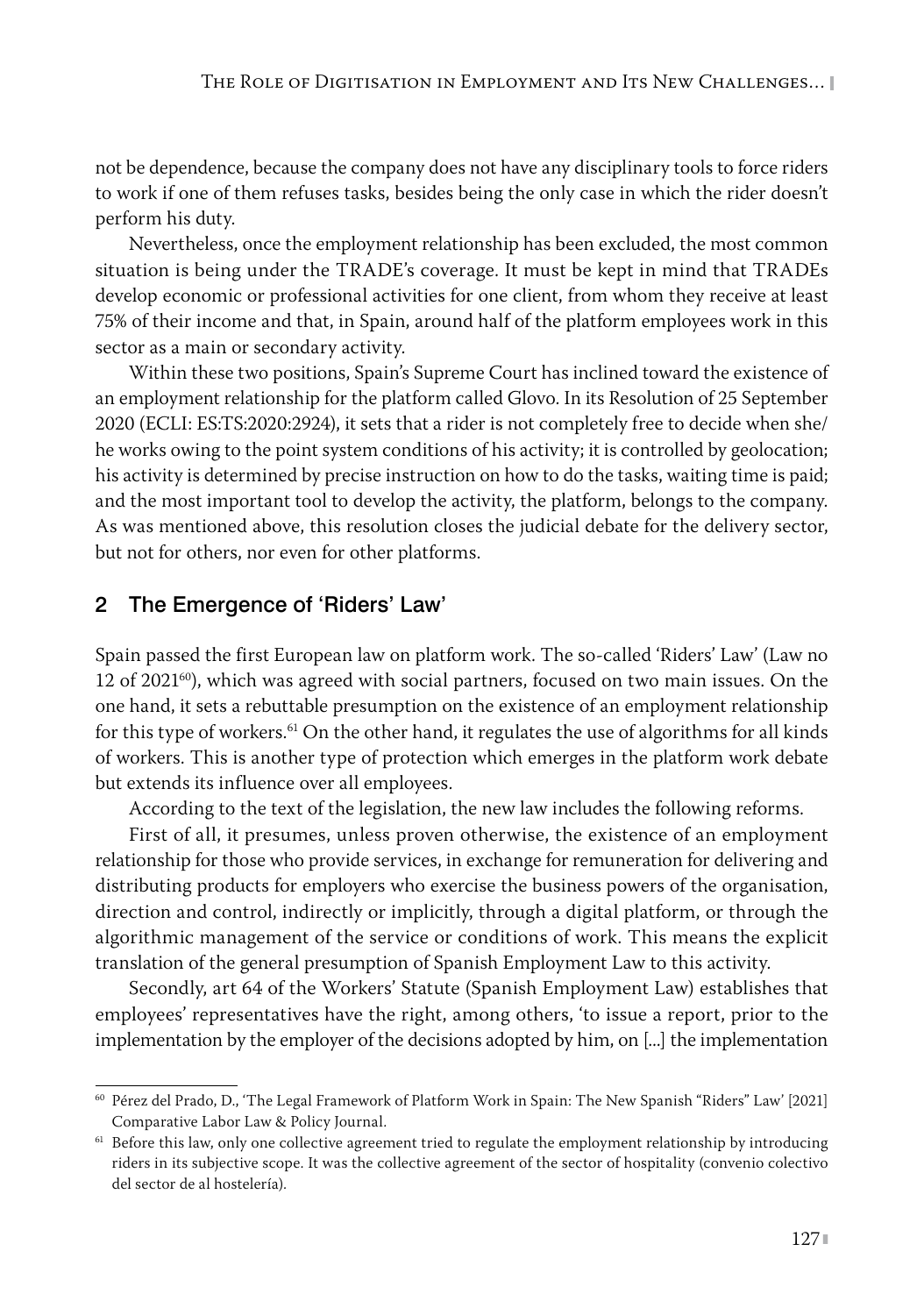and review of work organisation and control systems, time studies, establishment of bonus and incentive systems and job evaluation'. The new proposed wording adds a brief paragraph of special relevance at the end, which is 'included when they derive from mathematical calculations or algorithms'. Therefore, workers' representatives will have the right not only to be informed, but consulted concerning this issue, as they can deliver a report on it.

This was a quite controversial issue, which was included and excluded from the negotiations owing to the strong opposition of employer's representatives to regulating it.

Although the Trade Unions' proposals were more detailed, it is a great advance, as it not only extends information and consultation on this issue but establishes collective bargaining to negotiate the details. In order words, it puts the algorithm into the object of negotiation.<sup>62</sup>

#### 3 Telework: A New Law Improving the Regulatory Framework

Before COVID-19, teleworking had been scarcely developed in Spain. According to Bank of Spain's calculations, only 7,5% of workers were involved in telework, 6 percentage points below the European average (13.5%) and clearly some way off from the figures of other large countries, such as France (20.8%) or Germany (11.6%). $63$ 

The pandemic has trigged the use of telework and some new legislative proposals. The emerging of the pandemic and the confinement obliged companies to adopt telework without having a complete regulatory framework, what has been a source of disputes. In order to prevent it and support telework, the government has launched Law no. 10 of 2021 on telework.<sup>64</sup> Compared to previous reforms, the current one is much deeper. It is a complete law, separated from the Workers' Statute and regulating the most important aspects concerning the practical application of telework, such as minimum working conditions, data protection, cost coverage, health and safety, learning and training, and the right to disconnect outside working hours.

# 4 Automation and Robotization: Top Performer in the Roll-out of Very-high-capacity Networks

Spain addresses the challenge of digitalisation and robotization with very good data in some crucial points. In this regard, according to the European Economy and Society Index (DESI), Spain ranks  $11<sup>th</sup>$  out of 28 EU Member States, obtaining a position better than Germany, Austria or France, and being above the European average in most analysed factors. The country ranks  $2<sup>nd</sup>$  in the EU on digital public services, thanks to its well-timed implementation of a digital-by-default strategy throughout its central public administration.

<sup>62</sup> Mercader Uguina, J. R., 'Algoritmos y Derecho Del Trabajo' (2019) 52 Actualidad Jurídica Uría, 63; Pérez del Prado, D., 'Representación de los trabajadores y protección de datos de carácter personal como fuente de poder' [2020] Documentación Laboral, 57.

<sup>63</sup> Banco de España, 'El Teletrabajo En España' [Telework in Spain] [2020] Boletín Económico.

<sup>64</sup> M. Godino Reyes, *La nueva regulación del trabajo a distancia y el teletrabajo* (Francis Lefebvre 2020).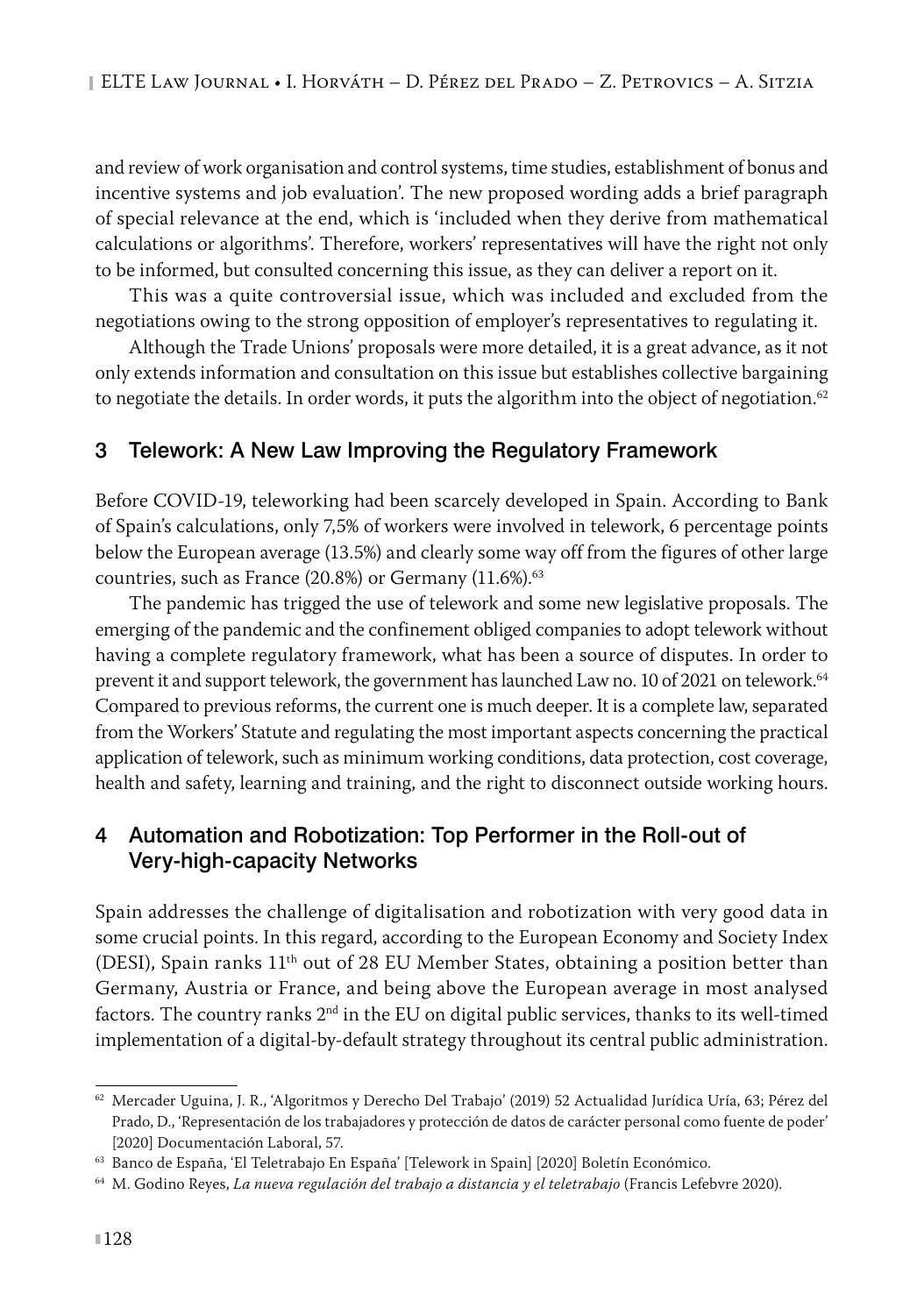Additionally, it achieves 5th position in the area of connectivity, because it is one of the top performers in the roll-out of very-high-capacity networks, as well as the take-up of ultrafast broadband connections. Spain is one of the first countries in deploying a 5G network which covered 75% of the population at the end of 2020. Finally, the country's score is in line with the EU average regarding digital integration. Whereas, generally speaking, Spanish businesses take advantage of the opportunities presented by digital technologies, SMEs have yet to fully unlock the potential of e-commerce.<sup>65</sup>

# VI Conclusions

# 1 The Gig Economy and the Changing World of Work

It is a commonplace that virtual, internet-based, digitised forms of work are less stable than traditional employment relationships. A fairly thin segment of the gig workers earn a regular income from working on the internet. Platform workers in several cases do not earn all their income through a single platform.<sup>66</sup> A few make a living from these kind of jobs, despite the relatively high proportion of people trying to work online.<sup>67</sup> More interestingly, the status of platform workers in most cases remains unclear.<sup>68</sup>

Richard Sennett explains that in our globalised world, people's lives have become increasingly fragmented. The new 'icon' has become perpetual 'wandering', and the need to move, and to 'move on'. Today's workers have increasingly few stable and secure social relations and therefore they are in a perpetual struggle with time; how to manage shortterm relationships while moving from one task, job or place of residence to another. Most people, however, are not like that by nature. The new cultural ideal is therefore harmful to the majority of people, because it demands standards that are contrary to basic human nature. Most of the people find it difficult to cope in the absence of lasting relationships

<sup>65</sup> 'Digital Economy and Society Index (DESI) 2020 – Spain' 3.

<sup>66</sup> Janine Berg, *Income security in the on-demand economy: findings and policy lessons from a survey of crowdworkers* (Conditions of work and employment series, No. 74 International Labour Office, Inclusive Labour Markets, Labour Relations and Working Conditions Branch, 2016, Geneva) 10, <https://www.ilo.org/wcmsp5/groups/ public/---ed\_protect/---protrav/---travail/documents/publication/wcms\_479693.pdf> accessed 10 August 2021.

<sup>67</sup> Agnieszka Piasna, Jan Drahokoupil, 'Digital labour in central and eastern Europe: evidence from the ETUI Internet and Platform Work Survey' (Working Paper 2019/12, European Trade Union Institute 2019, Brussels) 25, 32. <https://www.etui.org/sites/default/files/WP%202019%2012%20%20Digital%20Labour%20Web%20 version.pdf> accessed 10 August 2021. See to the contrary Mariya Aleksynska, 'Digital Work in Eastern Europe: Overview of Trends, Outcomes and Policy Responses' (ILO Working Paper 32, 2021, Geneva) 26. <https://www. ilo.org/wcmsp5/groups/public/---dgreports/---inst/documents/publication/wcms\_794543.pdf> accessed on 13 August 2021.

<sup>68</sup> Annarosa Pesole, Maria Cesira Urzí Brancati, Enrique Fernández-Macías, Federico Biagi, Ignacio González Vázquez, *Platform Workers in Europe Evidence from the COLLEEM Survey* (EUR 29275 EN, Publications Office of the European Union 2018, Luxembourg) 4.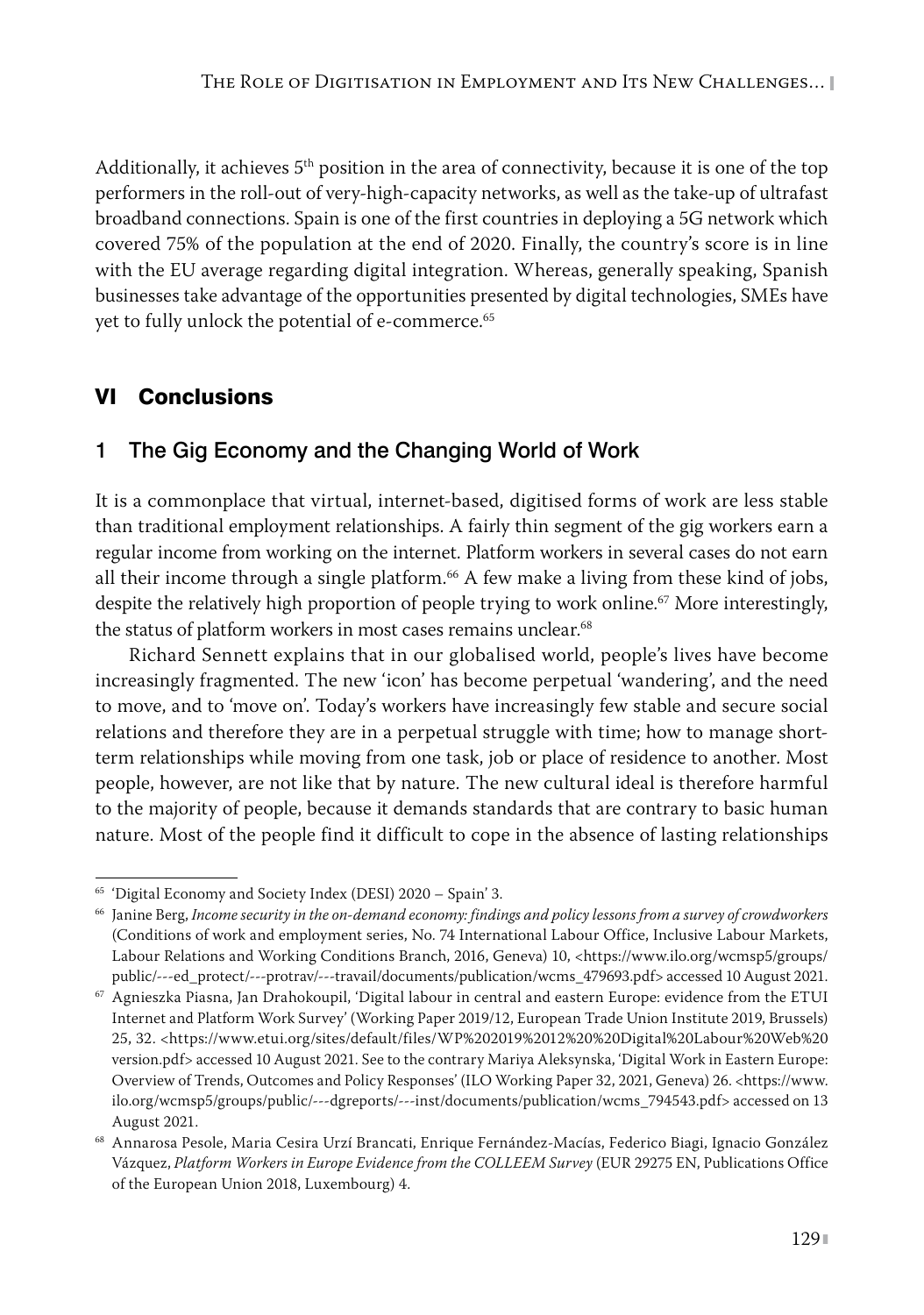and stability, as they have *an inherent need for relative security and stability*. 69 A very fine example for these thoughts the platformisation of the economy. As our study pointed out, the problem of the 'platformisation of the economy' raises the issue of the classification of the employment relationship.

# 2 Personal Scope of Legal Protection – Change in the Traditional Concept of Subordination

The analysis of the three countries shows a clear tendency to extend the protection of subordinate labour to an intermediate zone, to those workers whose lives are fragmented, characterised on the one hand by a state of economic weakness compared to the contractual counterpart, on the other hand by a certain degree of integration into the organisation of the company.

Both the Hungarian and the Italian labour law systems can be defined as *binary*, in the sense that they contain only two types of reference contracts: subordination and autonomy. However, in reality, among these two different legal types, there is a large grey territory of workers who deserve protection anyway. In the absence of an intermediary type of contractual relationship, legislators and domestic case law tend to qualify labour relations using symptomatic cues or qualifying marks.

The Italian solution is a kind of hybrid system: it does not let go the code of binarity of the classic labour law, but at the same time it opens up new *'intermediate solutions'*. The Spanish courts made several rulings in order to determine the status of riders and the vast majority of these decisions pointed out that these legal relationships are actually employment relationships.

# *a)* Italian and Spanish regulations – 'One Step Ahead' of the Hungarian

Based on all this, it can be stated that the Italian and Spanish regulations are more 'modern' or ahead of the Hungarian counterpart. This is not surprising, as the necessities of economic life expose the legislature to more powerful effects in these countries. The attempt to introduce the economically dependent workers in the 2011 Draft of the Hungarian Labour Code was not successful; however, this could have been the solution regarding the platform-based work.

#### *b)* Moving away from binary code – the Italian judiciary and the pioneering Spanish legislation

The three legal systems are located on *three different points on a linear scale*. While the Hungarian uses a purely binary code, the Italian is also on this path, but at the same time

<sup>69</sup> Richard Sennet, *The Culture of the New Capitalism* (Yale University Press 2006, New Haven and London) 3–5.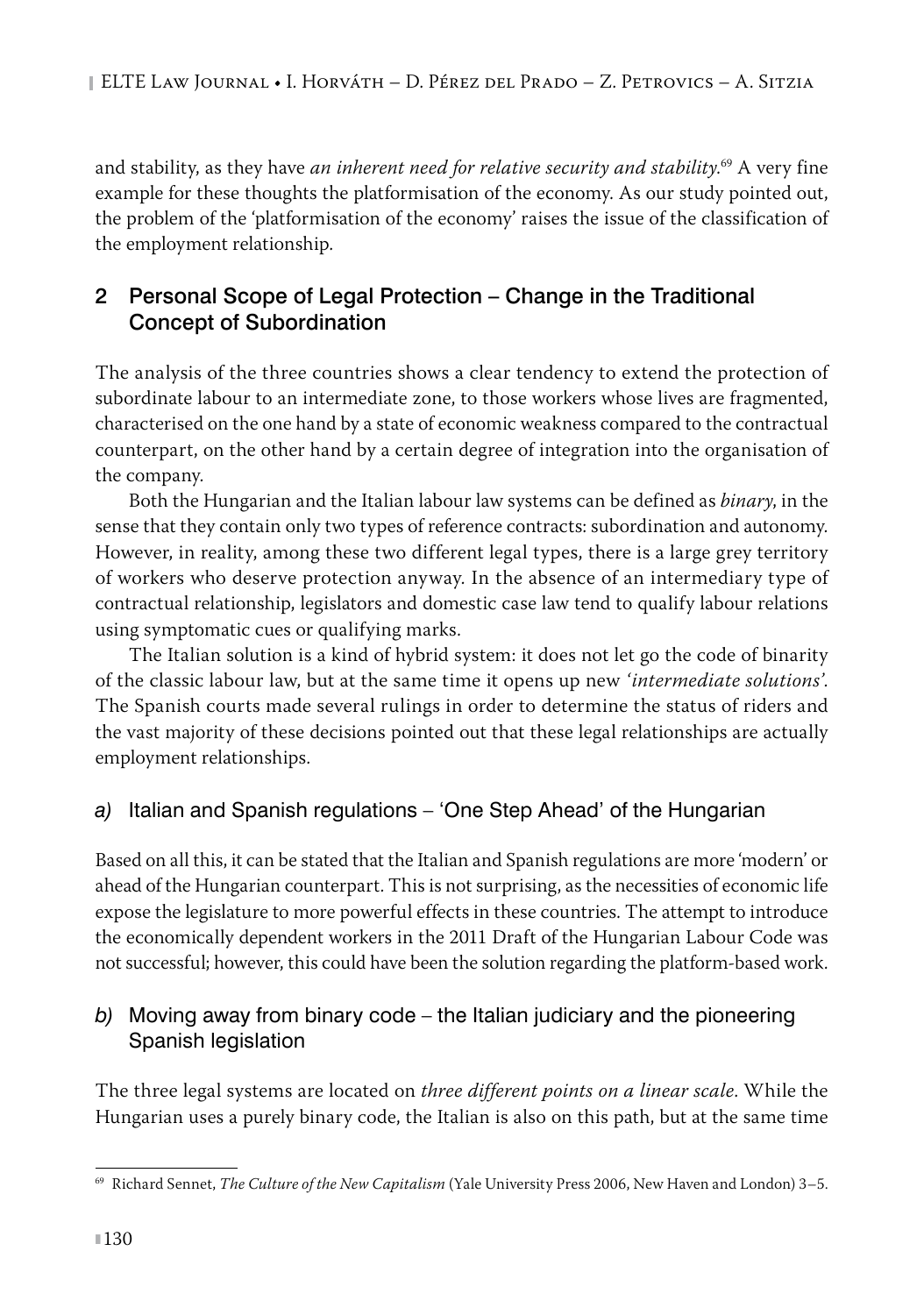the legislature and the judiciary have advanced and moved from a stalemate to make several efforts to recognise the third category of workers.

This shows that the extension of labour law protection tends towards any person who, for a certain period of time, provides services 'for and under the direction of another person', 'in return for which he receives remuneration', and is engaged in 'effective and genuine activities'. The Italian approach focuses on economic dependence and economic weakness as a distinctive gateway in order to protect people who perform work, but it is still an *ad hoc* protection without the notion of universality. Spanish law has already pioneered out of the binary system with the notion of trichotomy and is just passed the Rider's Law, which is a great step forward.

However, the creation of new legal relationships with certain levels of protection raises new demarcation issues. The states may recognise different legal relationships and this kind of diversity only complicates the situation and obscures the very essence: certain protection must be available to all workers. While it is a forward-looking development to recognise new legal relationships as worthy of labour law or 'kind of' protection, the ultimate solution may be to protect all the situations of subordinate labour by provisions on *fundamental labour guarantees* (e.g. prohibition of forced labour, ensuring equal treatment, employment protection, fair working conditions, protection against arbitrary termination of employment).

#### *c)* A broader interpretation of the employment relationship – guaranteeing 'decent working conditions'

It is often difficult to define accurately what an employment relationship is. However, the question is not 'what constitutes an employment relationship?' but 'Who needs protection? In our view, there is no need to reinterpret the notion of work performed in subordination, but it is necessary to *rethink the distribution of guarantees of protection*. 70 This can be achieved by agreeing on the recognition of universal labour law safeguards and guarantees. The general guarantees must be valid for all forms of work performed by people in economic dependence and in a state of economic weakness, regardless of any other qualification or classification.

A significant need for core labour law protection for a loose unity of relationships of personal work is needed. The concept of 'employment relationship' has to be interpreted in a much broader way than in the past – any form of human income-generating activity (even in the gig economy) means work. It is high of importance: *guaranteeing 'decent working conditions'* – regardless of the type of employment relationship, and a person cannot be deprived of basic human rights, for example those in the ILO Declaration of 1998.<sup>71</sup>

 $70$  Emanuele Menegatti, 'On-demand Workers by Application – Autonomia o Subordinazione?' in Gaetano Zilio Grandi, Marco Biasi (eds), *Commentario breve allo statuto del lavoro autonomo e del lavoro agile [Short Commentary on the statute of self-employment and mart working]* (Wolters Kluwer Italia 2018, Milano) 109.

 $^{71}$  Kun Attila, 'Munkajogviszony és a digitalizáció – rendszerszintű kihívások és a kezdetleges európai uniós reakciók' [Employment relationship and digitalisation – systemic challenges and rudimentary responses of